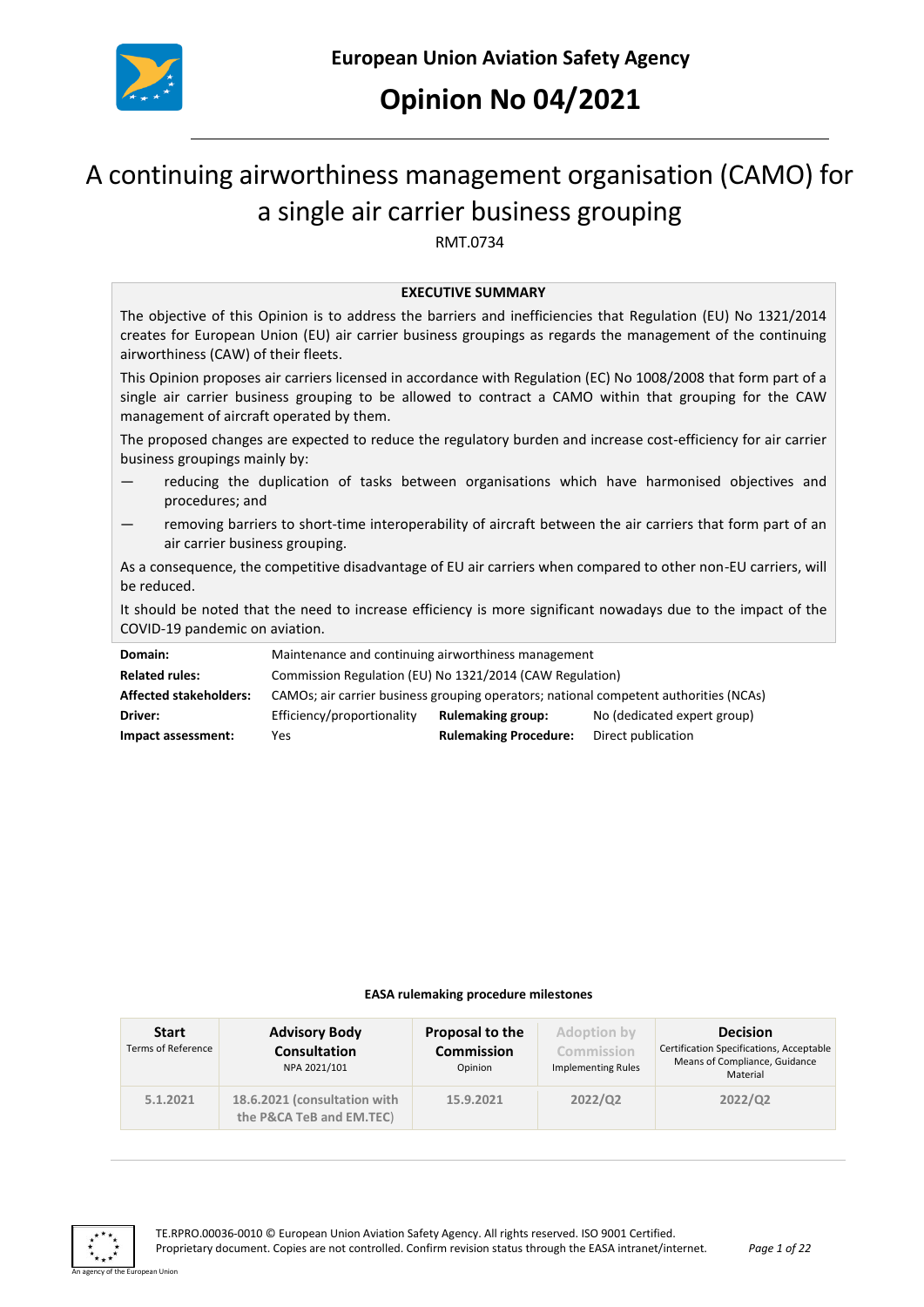## **Table of contents**

| 1.   |                                                                             |  |
|------|-----------------------------------------------------------------------------|--|
| 1.1. |                                                                             |  |
| 1.2. |                                                                             |  |
| 2.   |                                                                             |  |
| 2.1. |                                                                             |  |
| 2.2. |                                                                             |  |
| 2.3. |                                                                             |  |
| 2.4. |                                                                             |  |
| 2.5. | What are the expected benefits and drawbacks of the proposed amendments  17 |  |
| 3.   |                                                                             |  |
| 4.   |                                                                             |  |
| 4.1. |                                                                             |  |
| 4.2. |                                                                             |  |
| 4.3. |                                                                             |  |

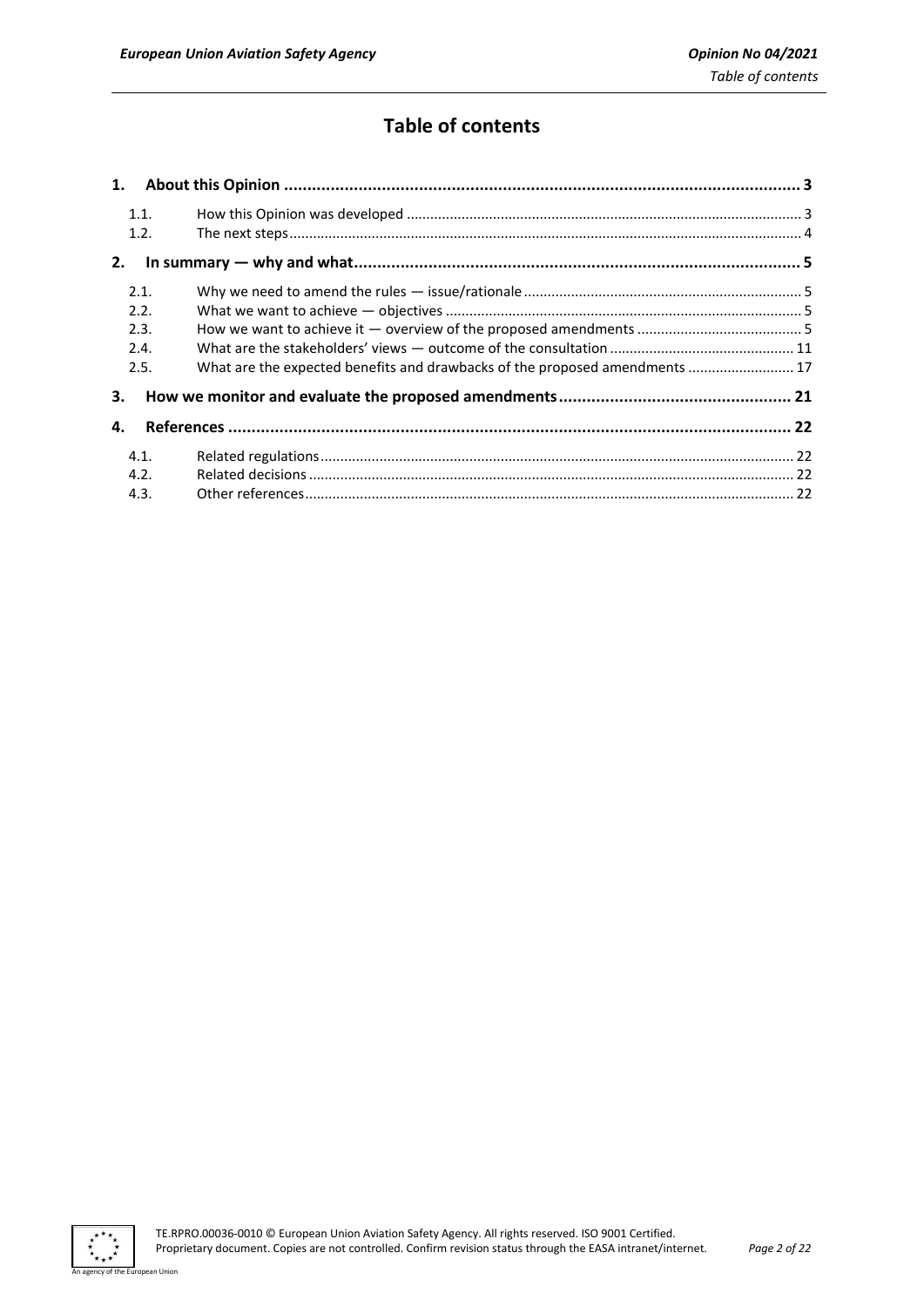## <span id="page-2-0"></span>**1. About this Opinion**

#### <span id="page-2-1"></span>**1.1. How this Opinion was developed**

The European Union Aviation Safety Agency (EASA) developed this Opinion in line with Regulation (EU)  $2018/1139<sup>1</sup>$  ('Basic Regulation') and the Rulemaking Procedure<sup>2</sup>.

This Rulemaking Task (RMT).0734 is included in the European Plan for Aviation Safety (EPAS) [2021](https://www.easa.europa.eu/sites/default/files/dfu/epas_2021_2025_vol_two_final.pdf)-[2025.](https://www.easa.europa.eu/sites/default/files/dfu/epas_2021_2025_vol_two_final.pdf) The scope and timescales of the task were defined in the related Term of Reference (ToR)<sup>3</sup>.

EASA developed the *draft* text of this draft Opinion, based on the input of an expert group composed by representatives of NCAs of Member States (Finland, France, Germany, Ireland, Luxembourg) and industry (A4E). The EASA advisory bodies (ABs) were consulted through NPA 2021/101<sup>4</sup>.

EASA has taken the decision to follow the procedure laid down in Article 15 'Special rulemaking procedure: direct publication' of MB Decision No 18-2015 as this regulatory proposal addresses an issue which was already widely consulted through Notice of Proposed Amendment (NPA) No 2010-09 of RMT.0209 (M.014) 'Contracting of continuing airworthiness management activities'. The scope of RMT.0209 was broader than that of the present RMT as its objective was to abandon the 1-to-1 relationship between AOC holder and CAMO for any licensed air carriers, not only for air carrier business groupings. Although RMT.0209 was not included in the EPAS 2019-2023 edition, due to the need to prioritise EASA resources, the discussion that took place at that time has been beneficial to identify the solutions to past concerns such as potential complexity of the oversight, possible dilution of operator's responsibilities and risks of inappropriate coordination between the AOC holder and the CAMO.

EASA reviewed the comments received during the AB consultation with the support of the expert group. The comments received and EASA's responses to them are summarised in Section 2.4.

EASA developed the *final* text of this Opinion and the draft regulation based on the input of the AB (Art. 15) consultation and the expert group. The draft regulation is published on the Official Publication of EASA<sup>5</sup>.

The major milestones of this rulemaking activity are presented on the title page.

<sup>5</sup> <http://easa.europa.eu/document-library/opinions>



<sup>1</sup> Regulation (EU) 2018/1139 of the European Parliament and of the Council of 4 July 2018 on common rules in the field of civil aviation and establishing a European Union Aviation Safety Agency, and amending Regulations (EC) No 2111/2005, (EC) No 1008/2008, (EU) No 996/2010, (EU) No 376/2014 and Directives 2014/30/EU and 2014/53/EU of the European Parliament and of the Council, and repealing Regulations (EC) No 552/2004 and (EC) No 216/2008 of the European Parliament and of the Council and Council Regulation (EEC) No 3922/91 (OJ L 212, 22.8.2018, p. 1) [\(https://eur](https://eur-lex.europa.eu/legal-content/EN/TXT/?qid=1535612134845&uri=CELEX:32018R1139)[lex.europa.eu/legal-content/EN/TXT/?qid=1535612134845&uri=CELEX:32018R1139\)](https://eur-lex.europa.eu/legal-content/EN/TXT/?qid=1535612134845&uri=CELEX:32018R1139).

<sup>&</sup>lt;sup>2</sup> EASA is bound to follow a structured rulemaking process as required by Article 115(1) of Regulation (EU) 2018/1139. Such a process has been adopted by the EASA Management Board (MB) and is referred to as the 'Rulemaking Procedure'. See MB Decision No 18-2015 of 15 December 2015 replacing Decision 01/2012 concerning the procedure to be applied by EASA for the issuing of opinions, certification specifications and guidance material [\(http://www.easa.europa.eu/the](http://www.easa.europa.eu/the-agency/management-board/decisions/easa-mb-decision-18-2015-rulemaking-procedure)[agency/management-board/decisions/easa-mb-decision-18-2015-rulemaking-procedure\)](http://www.easa.europa.eu/the-agency/management-board/decisions/easa-mb-decision-18-2015-rulemaking-procedure).

<sup>&</sup>lt;sup>3</sup> ToR RMT.0734 Issue 1 [\(https://www.easa.europa.eu/document-library/terms-of-reference-and-group](https://www.easa.europa.eu/document-library/terms-of-reference-and-group-compositions/tor-rmt0734)[compositions/tor-rmt0734\)](https://www.easa.europa.eu/document-library/terms-of-reference-and-group-compositions/tor-rmt0734).

<sup>4</sup> In accordance with Article 15 'Special rulemaking procedure: direct publication' of MB Decision No 18-2015.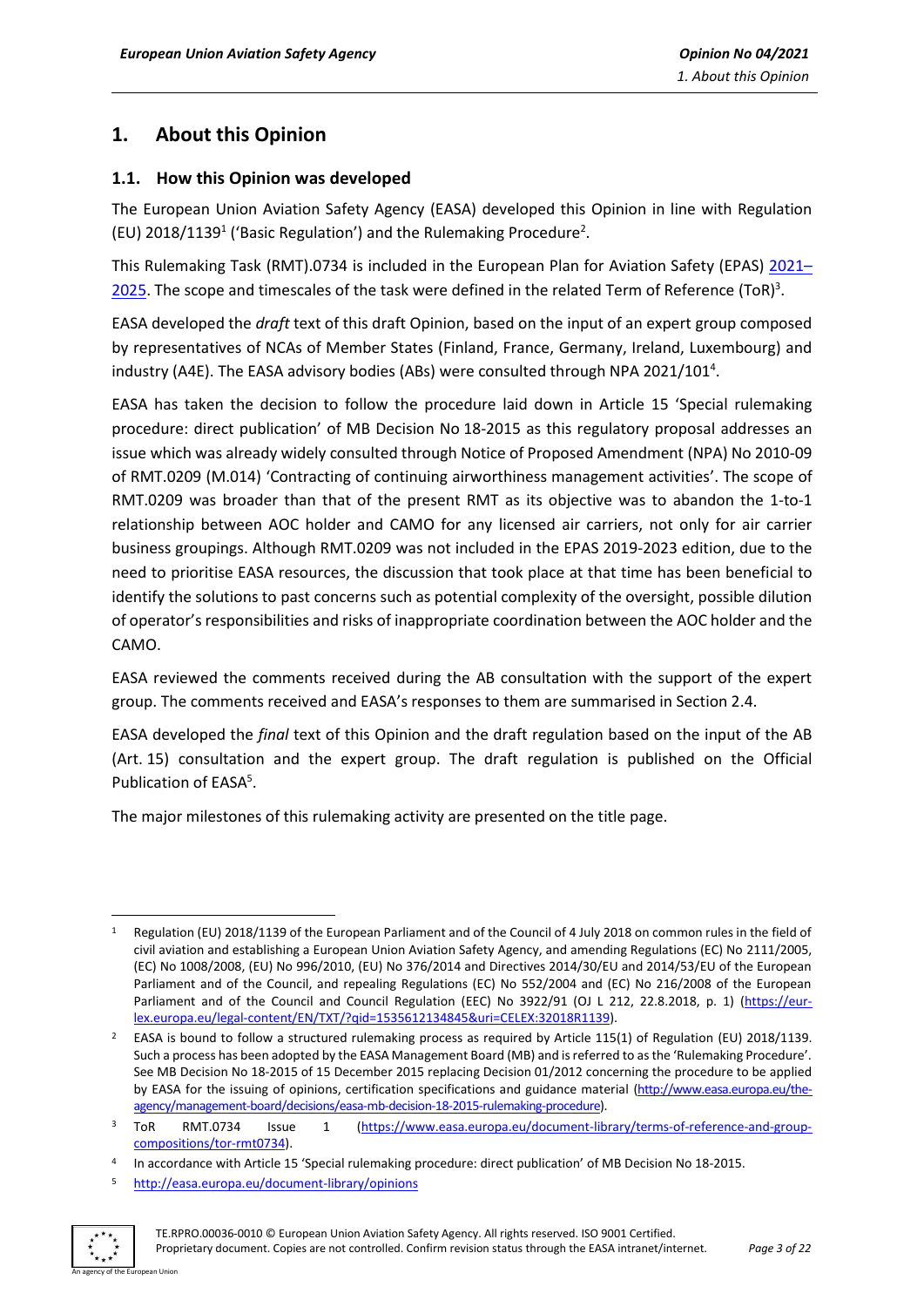#### <span id="page-3-0"></span>**1.2. The next steps**

This Opinion contains the proposed amendments to the CAW Regulation<sup>6</sup>. It is submitted to the European Commission, which will decide whether to amend the CAW Regulation based on the Opinion.

For information, EASA published a draft version of the related AMC and GM, and will publish the decision that amends the AMC and GM to the CAW Regulation when the European Commission adopts the Regulation.

<sup>6</sup> Commission Regulation (EU) No 1321/2014 of 26 November 2014 on the continuing airworthiness of aircraft and aeronautical products, parts and appliances, and on the approval of organisations and personnel involved in these tasks (OJ L 362, 17.12.2014, p. 1) [\(https://eur-lex.europa.eu/legal](https://eur-lex.europa.eu/legal-content/EN/TXT/?uri=CELEX%3A32014R1321&qid=1630330521749)[content/EN/TXT/?uri=CELEX%3A32014R1321&qid=1630330521749\)](https://eur-lex.europa.eu/legal-content/EN/TXT/?uri=CELEX%3A32014R1321&qid=1630330521749).

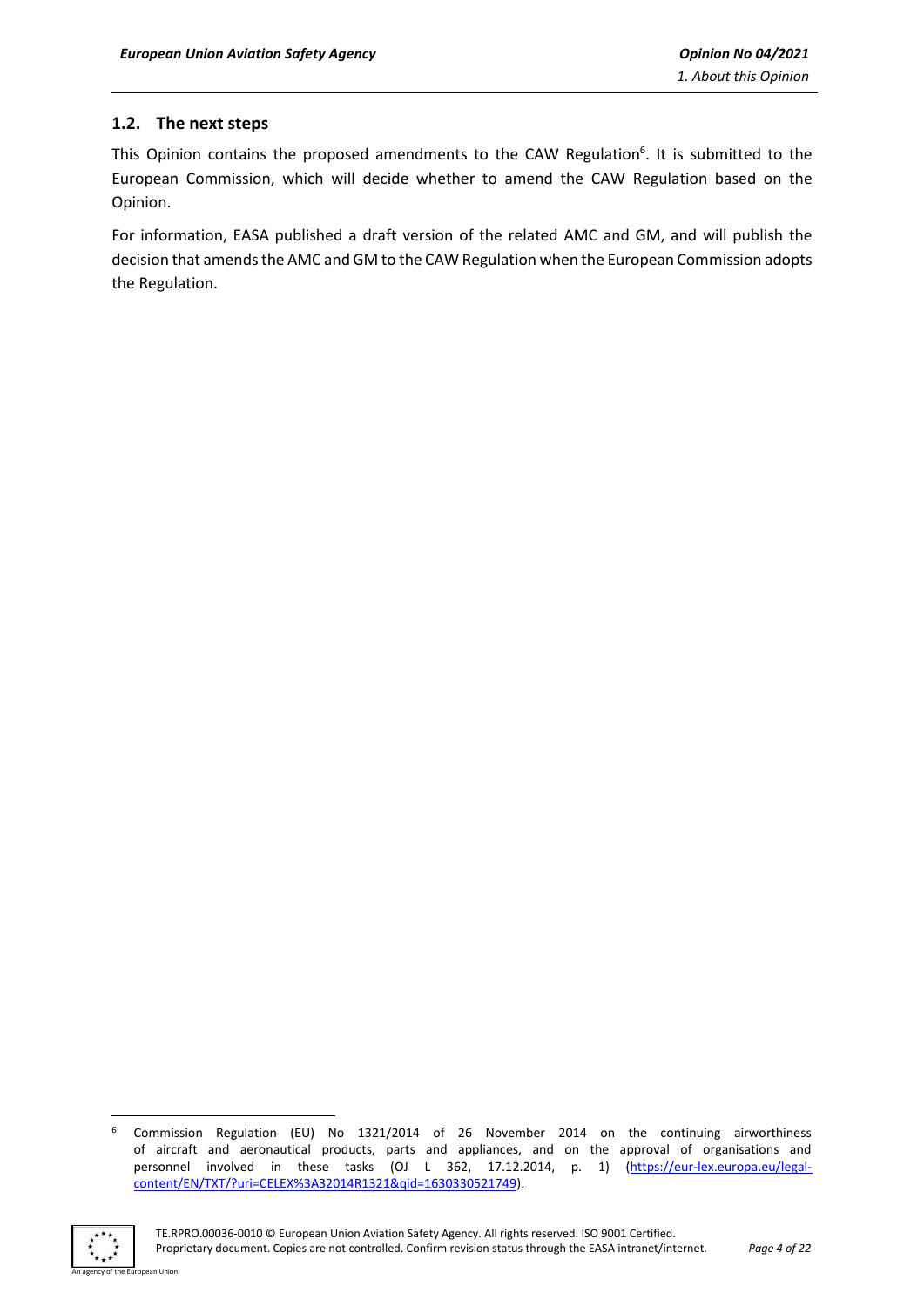## <span id="page-4-0"></span>**2. In summary — why and what**

#### <span id="page-4-1"></span>**2.1. Why we need to amend the rules — issue/rationale**

Further to the CAW Regulation, air carriers licensed in accordance with Regulation (EC) No 1008/2008<sup>7</sup> need to have their own CAMO approved as part of the AOC for the aircraft they operate.

This requirement creates certain barriers to the establishment and implementation of a common CAW management system for all aircraft that are operated by that grouping. The lack of such a common CAW management system results in duplication of tasks because the organisations do not benefit from having similar objectives and procedures, and in prevention of short-time interoperability of aircraft between different AOC holders. These barriers are more significant nowadays due to the evolution of the business model of the EU air carriers into air carrier business groupings. As a consequence of the current regulatory requirement, complex operational arrangements between the various CAMOs that report to a single controlling undertaking (executive board) are established, which often include extensive subcontracting of CAW tasks to each other's CAMOs in the grouping.

In addition, each CAMO might potentially have different competent authorities depending on their principal place of business, which increases the potential different interpretations of standardised processes within an air carrier business grouping.

Moreover, the current situation is considered by some air carriers to create a competitive disadvantage compared to other non-EU air operators, which on the one hand are not subject to such legal constraints and on the other hand use more integrated operating and CAW management processes — for instance, in other aviation markets such as in the USA, Asia or the Middle East.

The above-mentioned issues are of particular importance in the current COVID-19 pandemic context, in which every efficiency gain will contribute to a quicker recovery and the establishment of a future cost-efficient set-up while maintaining or improving the safety level.

#### <span id="page-4-2"></span>**2.2. What we want to achieve — objectives**

The overall objectives of the EASA system are defined in Article 1 of the Basic Regulation. This Opinion will contribute to the achievement of the overall objectives by addressing the issues described in Section 2.1.

The specific objectives of this Opinion are, therefore, to reduce the regulatory burden and increase cost-efficiency for air carrier business groupings mainly by reducing the duplication of tasks and removing barriers to short-time interoperability of aircraft. Consequently, it will foster the international competitiveness of the EU air carrier business groupings.

#### <span id="page-4-3"></span>**2.3. How we want to achieve it — overview of the proposed amendments**

The main technical changes proposed in this Opinion are an evolution of the following existing concepts:

<sup>7</sup> Regulation (EC) No 1008/2008 of the European Parliament and of the Council of 24 September 2008 on common rules for the operation of air services in the Community (Recast) (OJ L 293, 31.10.2008, p. 3) [\(https://eur-lex.europa.eu/legal](https://eur-lex.europa.eu/legal-content/EN/TXT/?uri=CELEX%3A32008R1008&qid=1630331284353)[content/EN/TXT/?uri=CELEX%3A32008R1008&qid=1630331284353\)](https://eur-lex.europa.eu/legal-content/EN/TXT/?uri=CELEX%3A32008R1008&qid=1630331284353).

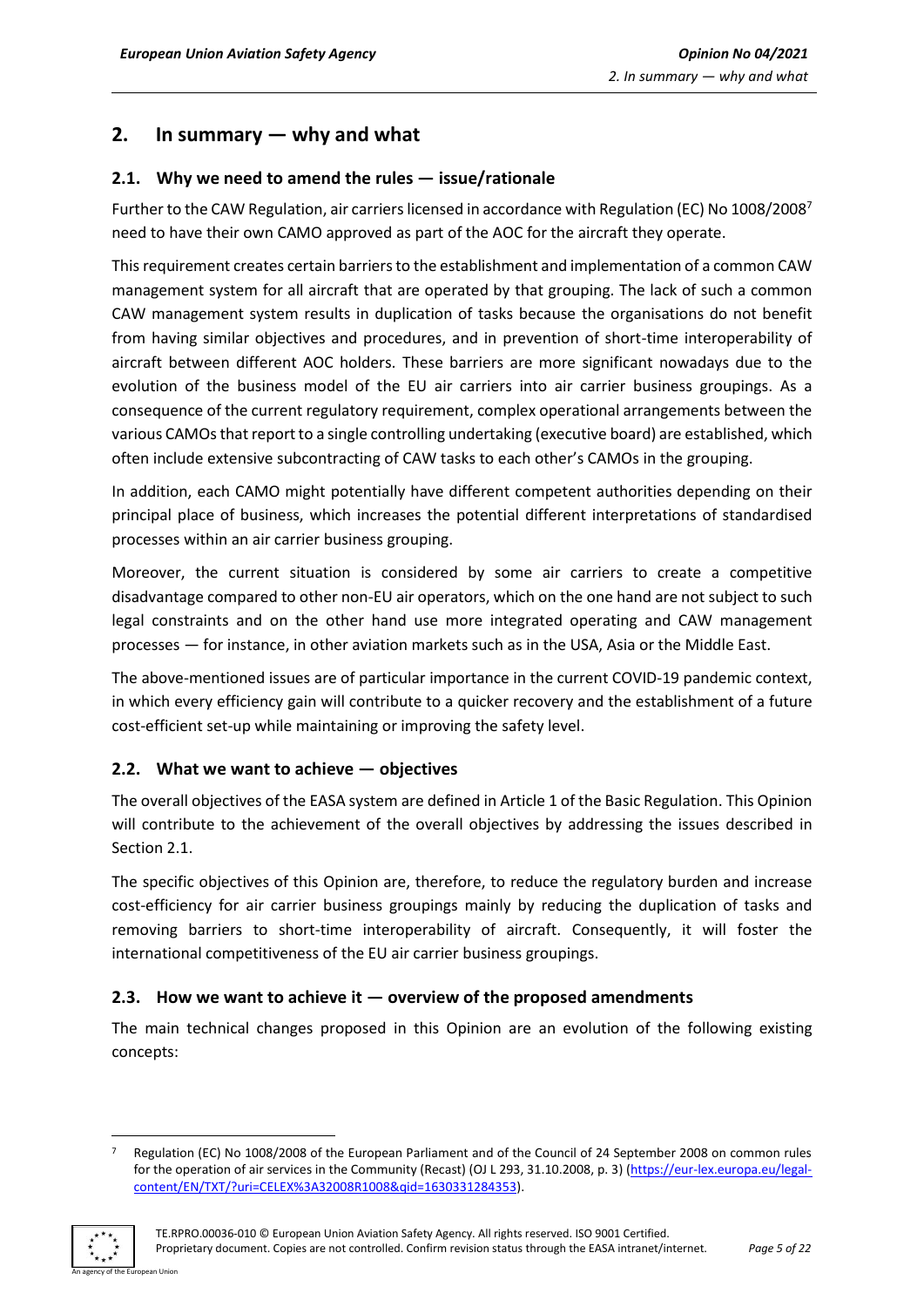- the contract between an operator which is not a licensed air carrier and a CAMO to manage the CAW in accordance with Appendix I to Part-M;
- the collaboration between the NCAs to exchange information; and
- the mutual recognition of the organisations and the oversight activities of the different NCAs.

In more detail, the current Opinion develops these concepts as follows:

At least two air carriers forming part of a single air carrier business grouping, instead of each one being approved as CAMO, may use the same CAMO which is part of that grouping (new point M.A.201(ea)). If the operator is not itself approved as CAMO, a contract will be established in accordance with Appendix I to this Annex between the CAMO and the AOC holder not itself approved as CAMO. This is an additional option to the existing one and there is no obligation to follow the new set-up proposed by this Opinion. This fulfils the objectives of RMT.0734 (higher efficiency by reducing duplication and benefiting from common procedures, smooth interoperability of aircraft between the air carriers that use the same CAMO and provides industry with the flexibility to organise themselves considering their business needs).

In terms of implementation, several schemes are possible within an air carrier business grouping:

- all AOC holders can contract the same CAMO; or
- one AOC holder is approved as CAMO (same entity following the provision in M.A.201(e)(2)) and at least another AOC holder contracts that CAMO (use of the provision in M.A.201(ea)); or
- a mixture of the above. This means that, within a single air carrier business grouping, it is possible to have more than one CAMO.

The following schemes illustrate the different possibilities:



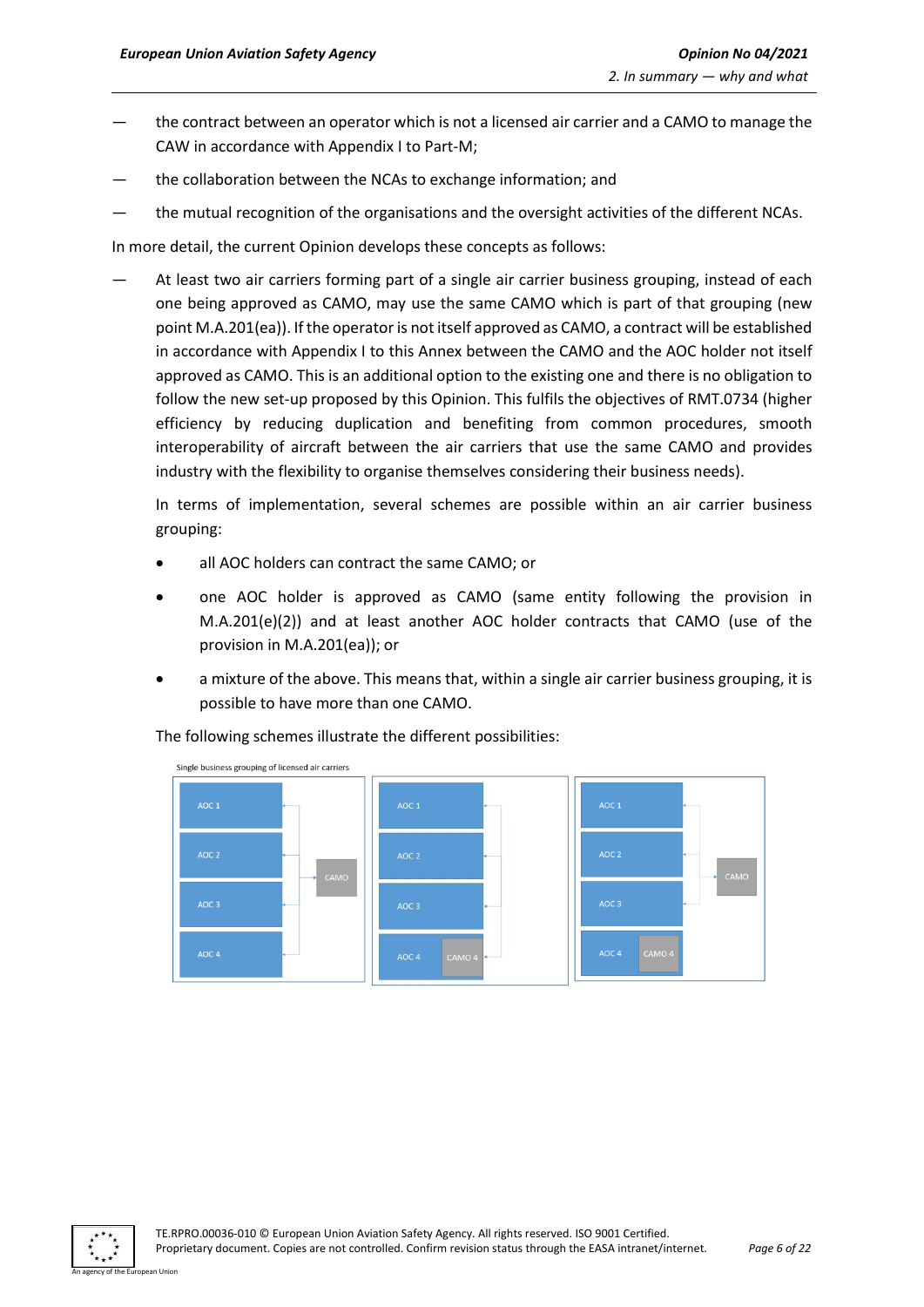

#### On the other hand, the following schemes illustrate what is not possible:



- As a consequence of this new option, the following requirements are updated to be coherent with the new proposal:
	- $CAMO.A.125 -$  privileges of the CAMO;
	- CAMO.A.135 no automatic invalidation of the CAMO certificate when the AOC is terminated, suspended or revoked; and
	- Appendix I to Part-CAMO the CAMO certificate, EASA Form 14.
- 'Business grouping' is a term used in commercial law but not defined in the Basic Regulation. In the framework of this Opinion, an air carrier business grouping meets the intent of 'group of undertakings' as defined in Directive 2009/38/EC<sup>8</sup>. The undertakings concerned include air carriers licensed in accordance with Regulation (EC) No 1008/2008 and an organisation approved under Part-CAMO. These undertakings can be located in one single Member State or in several.
- This proposed Regulation allows AOC holder(s) to contract one CAMO under the following criteria, including the rationale behind setting these criteria:
	- The principal place of business of the CAMO is located in a territory to which the Treaties apply, to avoid a negative social impact (e.g. loss of EU workforce).

<sup>8</sup> Directive 2009/38/EC of the European Parliament and of the Council of 6 May 2009 on the establishment of a European Works Council or a procedure in Community-scale undertakings and Community-scale groups of undertakings for the purposes of informing and consulting employees (Recast) (OJ L 122, 16.5.2009, p. 28) [\(https://eur-lex.europa.eu/legal](https://eur-lex.europa.eu/legal-content/EN/TXT/?uri=CELEX%3A32009L0038&qid=1630333554266)[content/EN/TXT/?uri=CELEX%3A32009L0038&qid=1630333554266\)](https://eur-lex.europa.eu/legal-content/EN/TXT/?uri=CELEX%3A32009L0038&qid=1630333554266).

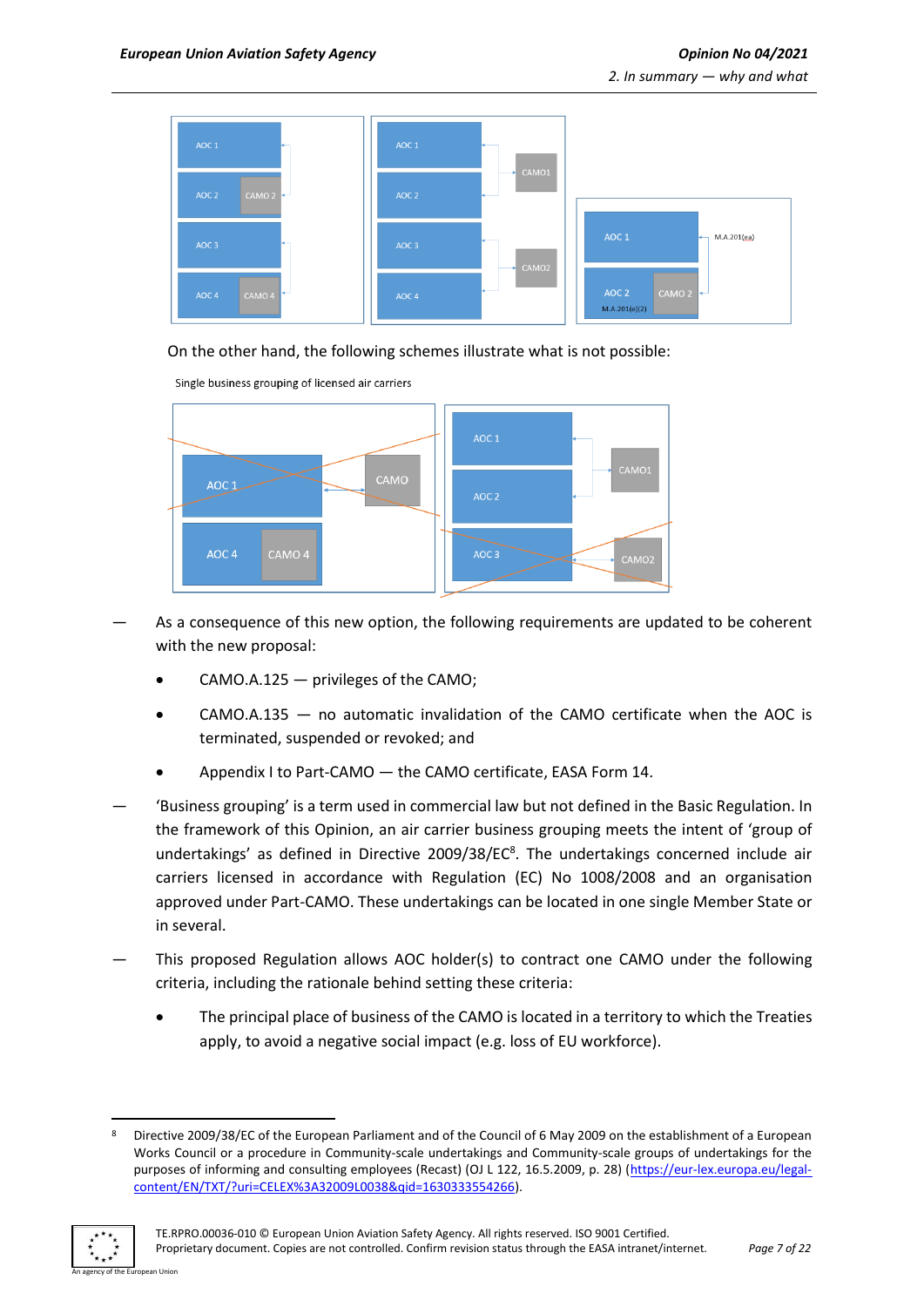The management systems of the organisations under contractual arrangement are harmonised to avoid any potential negative impact on safety when the air carrier is no longer the same entity as the CAMO, and their management systems are not, consequently, integrated. The harmonisation keeps the same safety objective as the integration when applied to management systems. The harmonisation aims for common or consistent safety objectives between the organisations, thereby reaching similar safety performance. This requires an extensive and continuous exchange of information between the organisations on hazards identification, safety risk management methods, strategic decisions, safety actions and best practices. The harmonisation does not change the current responsibility of each organisation regarding their own approved management system. The harmonisation of management systems is possible between any organisations, but it is easier to achieve when there is an overarching structure (controlling undertaking) that develops the same standards and has a strategic goal, as in the case of a business grouping.

The following schemes illustrate the differences between integration and harmonisation of the management systems.



**Air carrier business grouping: integration when the same entity holds several certificates**

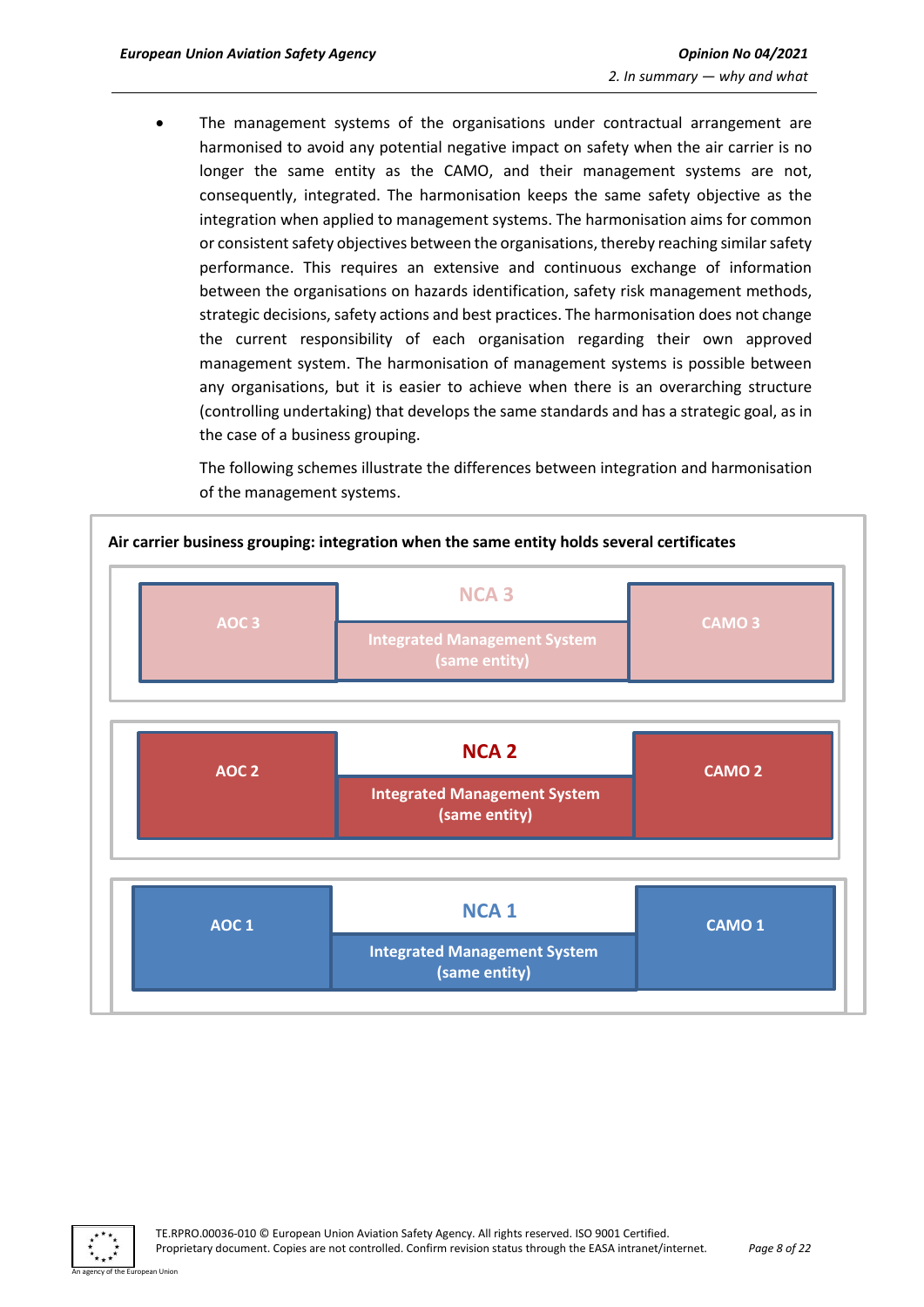

To facilitate the harmonisation of the different management systems, standards will be issued (not approved by any NCA; each management system will be approved by the corresponding NCA). ( 1 ) Management System

- Currently an operator which is not a licensed air carrier can contract the management of the CAW to a CAMO in accordance with Appendix I to Part-M. This Opinion uses this existing concept and extends its application to air carrier business groupings by including additional obligations to the CAMO and AOC holders. This ensures that the particularities of this type of operation are properly considered. Furthermore, the assessment of the contract requirements carried out under this RMT identified some needs for clarification and some shortcomings applicable to any operation when an operator contracts a CAMO or CAO, in particular:
	- missing elements linked to maintenance check flights and aircraft maintenance programme, such as deviations; and
	- unproportionate process in case of a non-conformity with the contract which leads to a null contract regardless of the nature of the non-conformity.

Those elements are addressed in the proposal.

— The oversight principles are adjusted to enhance the cooperation mechanisms between the NCAs responsible for the oversight of the CAMO and AOC holders concerned. These principles include sharing the result of the oversight activities when it is relevant for the performance of their tasks. By doing so, the different NCAs will have visibility on the overall operational context which can be organised via an agreed cooperation programme. An additional aspect to enhance the collaboration is to encourage the performance of some oversight tasks on the CAMO by the NCA responsible for the operators. The use of this possibility will not transfer the responsibility of the NCA, which is kept by the NCA where the principal place of business of the organisation is located.

An agency of the European Union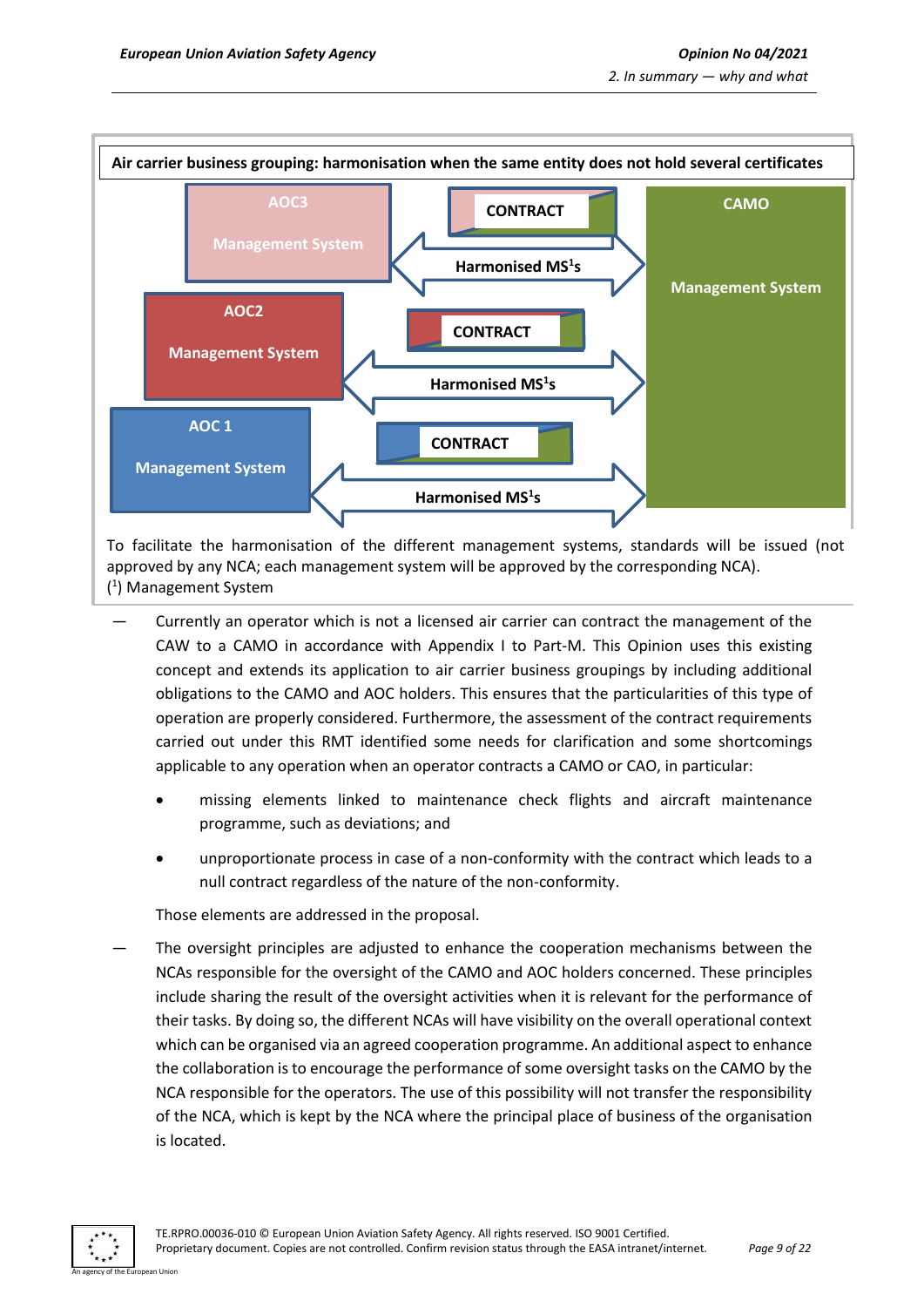- Although the proposal for a cooperation mechanism between the NCAs applies to both the NCAs of operators and the NCA of the CAMO, it was decided at this point to not propose an amendment to Regulation (EU) No 965/2012<sup>9</sup> (Air OPS Regulation) following the holistic approach of the EU regulatory framework. This means that all affected NCAs would use the oversight principles proposed by the Opinion when applicable. As mentioned before, these principles are not new and basically emphasise the sharing of information between different NCAs, a practice that EASA fully supports in all different contexts. Besides, this task was not intended to interfere with the existing work under RMT.0392, which will address 'group operations'. The outcome of RMT.0392 would include similar provisions to the ones proposed in the current Opinion from a broader perspective, not only for CAMO.
- Although there are no changes as to which the competent authority is, the current proposal includes an amendment of the related point of the CAW Regulation to cover EU Member States' responsibilities under the Chicago Convention, in accordance with the Basic Regulation. This increases harmonisation with the Part-145 as proposed in [Opinion No](https://www.easa.europa.eu/document-library/opinions/opinion-no-042020) 04/2020 (embodiment of safety management system (SMS) requirements into Part-145 and Part 21).
- EASA has assessed whether this Opinion creates a difference with the ICAO standards. The outcome of this assessment is as follows:
	- Air carrier contracting a CAMO for the CAW management: The ICAO Standards and Recommended Practices (SARPs) use the term 'employ' in ICAO Annexes 6 and 8. In accordance with the EASA understanding, this expression needs to be read in a broad, comprehensive way, and cannot be limited only to staff hired under an employment contract. In simpler terms, ICAO standards do not regulate the specific arrangements for the hiring of CAW staff, as that is up to the national orders of each contracting State. For these reasons, any arrangement between the staff and the CAMO or the operator (e.g. service contract, employment contract, secondment) with the practical effect that there is a person or a group of persons who are entrusted with the task of carrying out the CAW management of aircraft would fall under this term.
	- State of registry responsibilities: In the case of the aircraft maintenance programme, the ICAO standard establishes that it has to be approved by the competent authority for which the State of registry is responsible. This is the requirement in the CAW Regulation, with the possibility of delegating this approval to the State of operator or State of CAMO. Disconnecting AOC holder and CAMO would not result in a difference with the SARPs as the obligation to have a CAMO approved as part of the AOC is established only in the EU regulatory framework.

<sup>9</sup> Commission Regulation (EU) No 965/2012 of 5 October 2012 laying down technical requirements and administrative procedures related to air operations pursuant to Regulation (EC) No 216/2008 of the European Parliament and of the Council (OJ L 296, 25.10.2012, p. 1) [\(http://eur-lex.europa.eu/legal](http://eur-lex.europa.eu/legal-content/EN/TXT/?qid=1494235623593&uri=CELEX:32012R0965)[content/EN/TXT/?qid=1494235623593&uri=CELEX:32012R0965\)](http://eur-lex.europa.eu/legal-content/EN/TXT/?qid=1494235623593&uri=CELEX:32012R0965).

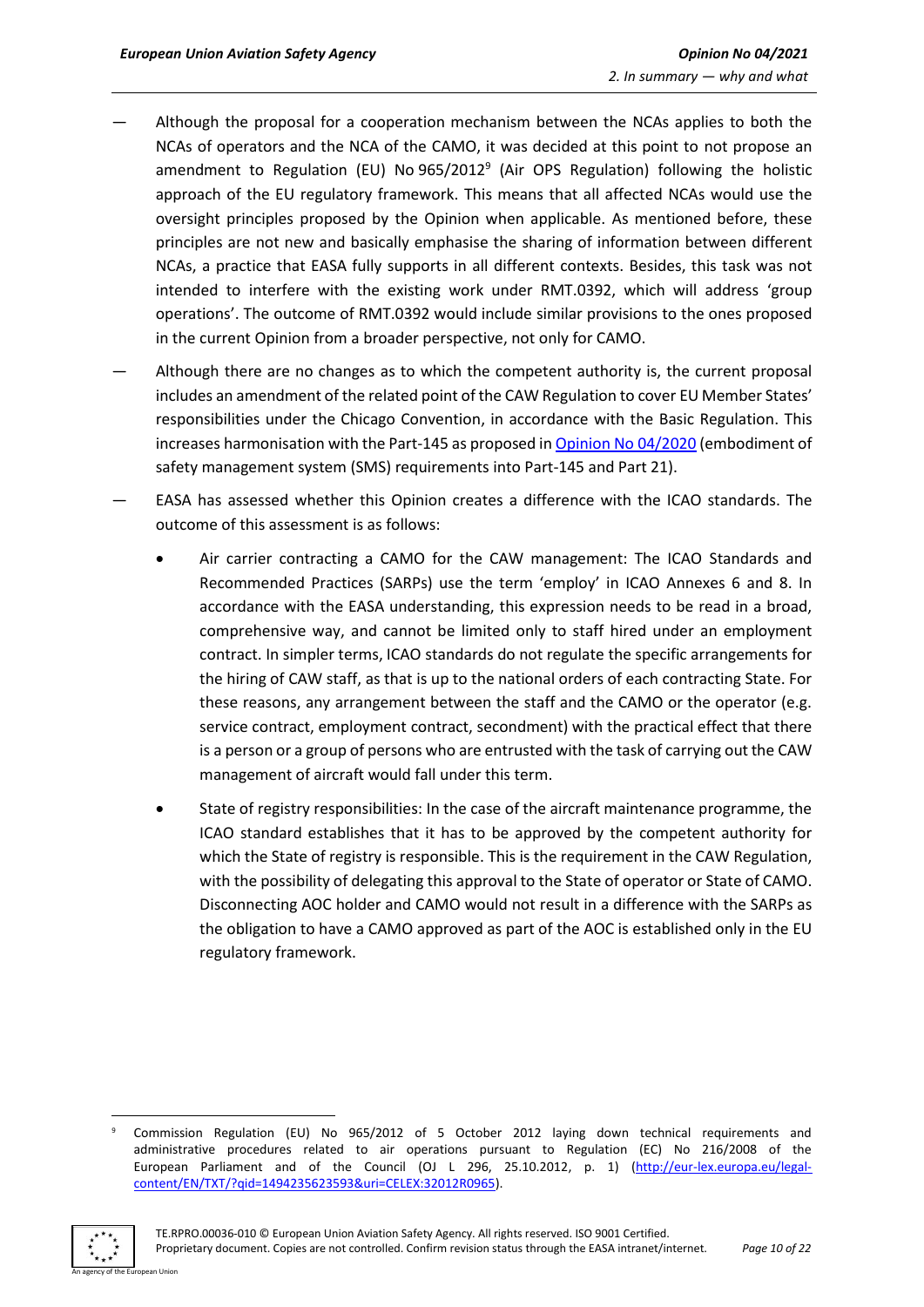#### <span id="page-10-0"></span>**2.4. What are the stakeholders' views — outcome of the consultation**

EASA consulted the draft Opinion with its ABs.

140 comments were received from 11 commenters. 8 of these commenters were NCAs representing their Member States and 3 commenters represented industry.

The main aspects highlighted by the commenters were:

- Industry comments support this Opinion although they would like to broaden the scope to be used not only for air carrier business groupings but also for the whole community of licensed air carriers.
- A few Member States raised explicit comments not supporting this regulatory proposal. The main reasons are that they consider that this proposal:
	- is not safety-driven; and
	- does not address a clear need because a business grouping might have different market objectives and this might create an imbalance in the internal market.
- Most of the Member States provided contributions to improve the initial draft Opinion. This led to the following amendments:
	- amendment of Section 2.3 of the initial draft Opinion to make it clearer; and
	- update of M.A.201(ea) (when, in an air carrier business grouping, one of the AOC holders is approved as CAMO and possibility for more than one CAMO within the air carrier business grouping), CAMO.A.125 (CAMO privileges) and CAMO.A.135 (how the revocation of the AOC would affect the CAMO certificate).

In addition, comments identified the need for additional AMC and GM, in particular as regards the harmonisation of the management system, the cooperation on the oversight, and the qualification to monitor the CAW management contract. These comments will be addressed when EASA will develop the final AMC and GM.

The following paragraphs provide a more comprehensive presentation of the most frequent comments or of the comments with the highest impact, and the EASA reaction to them:

#### — **To allow any licensed air carrier to contract a CAMO — 4 commenters**

EASA agrees that a similar concept to the present regulatory proposal can be developed for the whole community, but the present Opinion addresses in particular the barriers and inefficiencies created for EU air carrier business groupings as explained in the ToR. Due to the characteristics and specific needs of this industry, certain barriers are more significant for them, such as the extensive duplication of tasks between CAMOs of the same grouping and prevention of short-time interoperability of aircraft between different AOC holders. In addition, air carrier business groupings with AOC holders with similar aircraft types and operations in different Member States, report different interpretations on standardised CAW processes.

As a consequence of the above, the current Regulation creates a competitive disadvantage in efficiency terms when comparing this EU business model with similar operations of non-EU air operators.

An agency of the European Union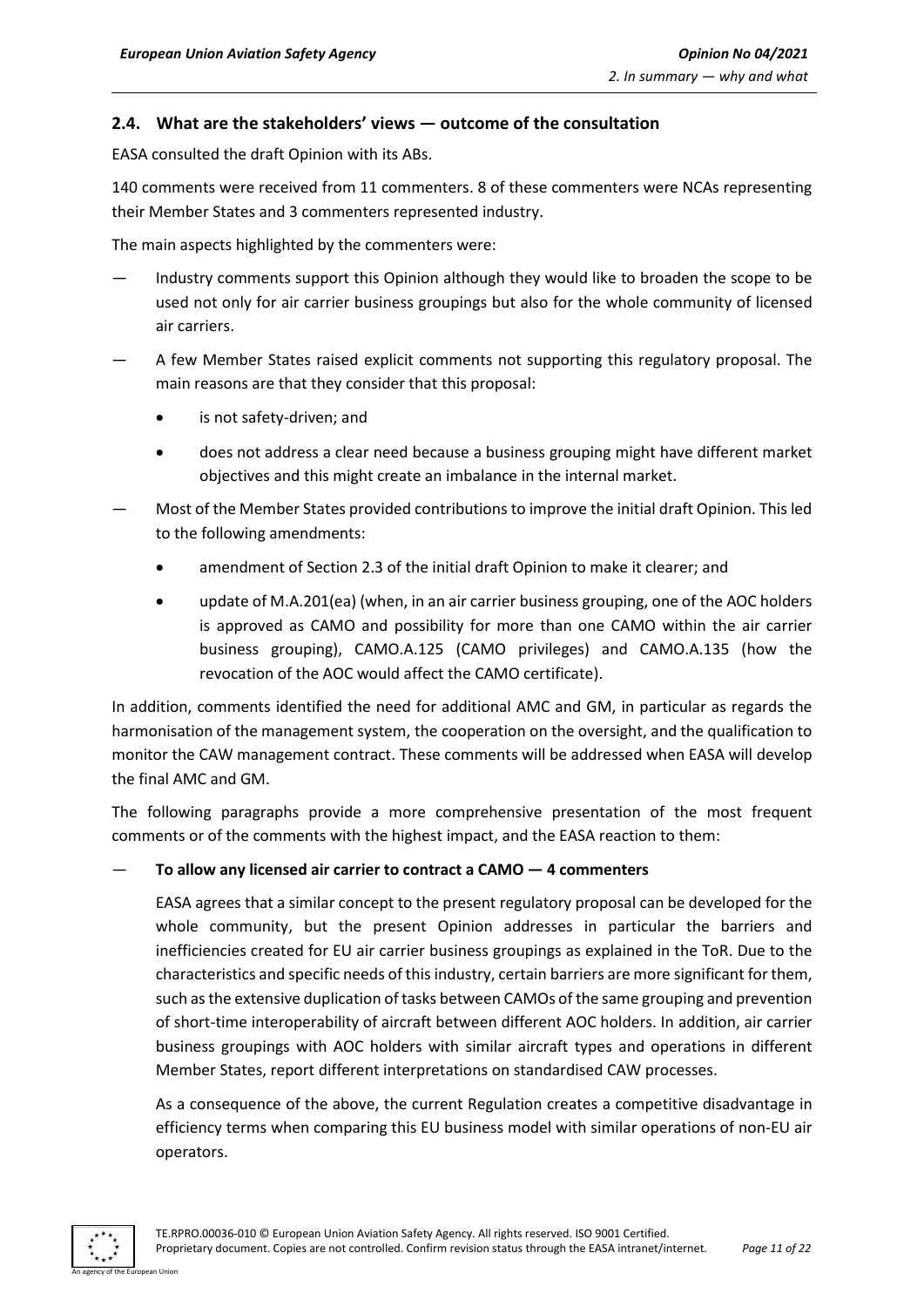Some commenters mention that this proposal can create a competitive issue within the EU. In EASA's view, the Regulation would not create any significant internal market unbalance because it focuses on the characteristics and needs of air carrier business groupings without imposing new requirements; it just allows for an additional option. This means that some air carrier business groupings might decide that this option is not suitable for their specific business needs; therefore, there will be no change in their situation. The same applies for other air carriers not forming part of a business grouping, as the requirements they are subject to are not changed.

In any case, EASA acknowledges that some commenters would welcome a broader implementation of the concepts developed in this Opinion to contract the management of CAW tasks to a CAMO. A potential outcome would be that it could be assessed as a new candidate issue in order to examine whether inefficiencies created to any air carrier exist and how those could be best addressed.

As a result of the EASA assessment of these comments, apart from the clarification provided in this Section, some parts of the Opinion were adjusted to illustrate better the special relevance of this proposal to air carrier business groupings.

— **Amend the Air OPS Regulation and relevant AMC and GM to include similar provisions applicable to the operators — 4 commenters**

Several comments requested to duplicate some provisions in the Air OPS Regulation, in particular:

- to prevent misunderstandings;
- to include an assessment of the contracted CAMO as referred to in the contract;
- to harmonise the management systems, not only between the CAMO and AOC holders with a contractual relation in accordance with M.A.201(ea) but also between the different AOC holders of the same air carrier business grouping
- to include the cooperation requirements in the oversight; and
- to include the reference of the contracted CAMO in the Operations Specifications (EASA Form 139) as the AOC reference is currently included in the CAMO certificate (EASA Form 14).

The assessment of these comments brought the following outcome:

- The harmonisation of management systems between the AOC holder and the contracted CAMO is included in this Opinion. This harmonisation replaces the current requirement of integration of the management systems of the AOC holder and CAMO when they are the same entity. The integration of the management systems is placed in the CAW Regulation and, following the same logic, the harmonisation is included in the CAW Regulation too. No implementation issues have been identified regarding the current requirement of integration of management systems even though it is not duplicated in the Air OPS Regulation.
- The harmonisation of the management systems of the different AOC holders in the same air carrier business grouping is not intended to be regulated by this proposal.

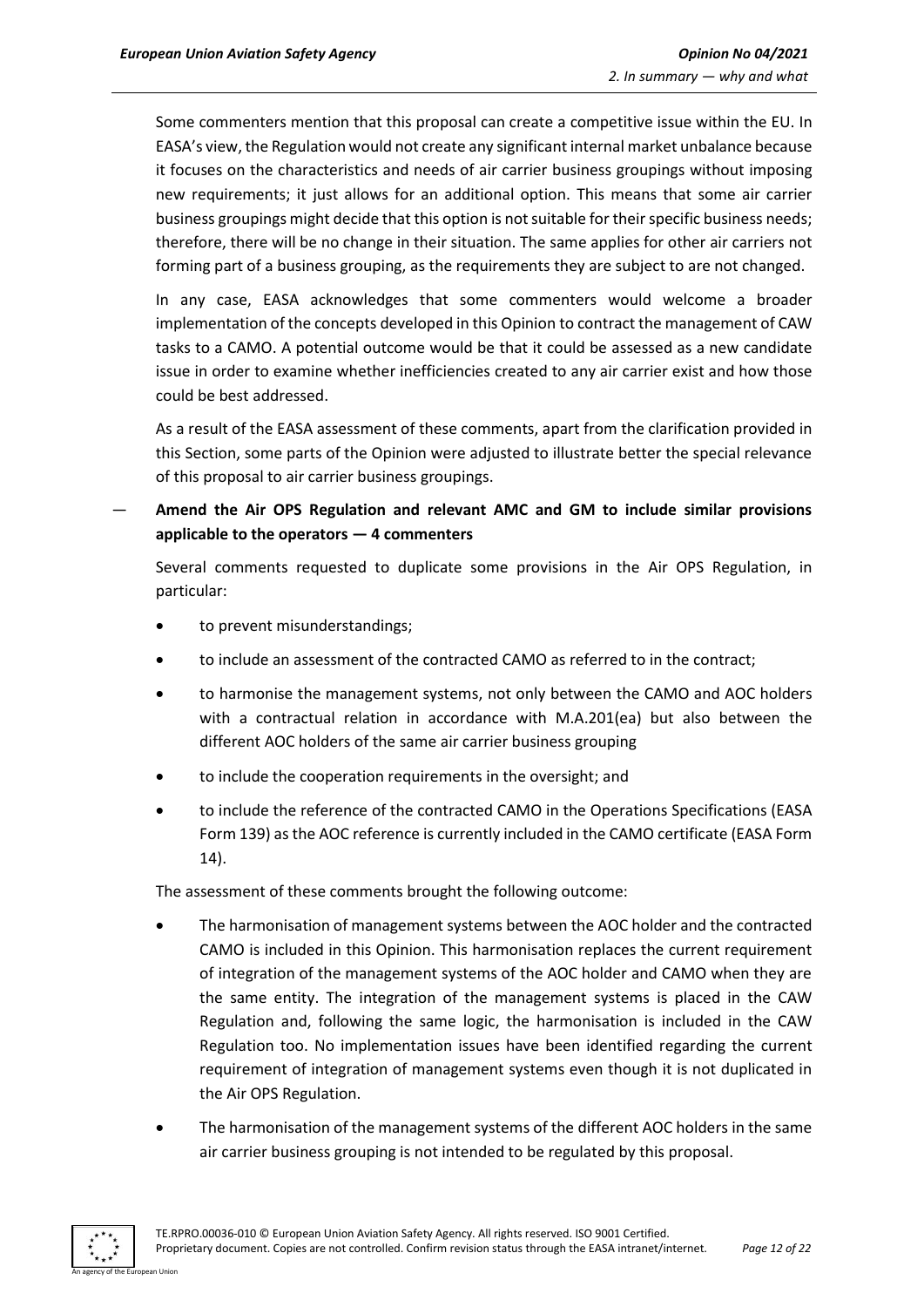• As explained in Section 2.3, EASA does not amend the Air OPS Regulation to duplicate requirements following the holistic approach of the EU regulatory framework. In addition, this regulatory proposal does not intend to interfere with the existing RMT.0392 that addresses 'group operations' from a broader perspective, not only from that of the CAMO.

#### — **Cooperation oversight — 3 commenters**

The cooperation oversight proposed in this Opinion is based on the exchange of the information relevant for the other authorities for the performance of their tasks and shall include the results of the oversight activities. In addition, it may include the performance of oversight tasks on the CAMO by the competent authorities responsible for the operators.

3 comments mention that this requirement is not strong enough if there is a need for enforcement actions on the CAMO coming from the oversight performed on the AOC holder. In EASA's view, there is no need to amend the current wording because CAMO.B.355 is enough to properly enforce the suspension, limitation and revocation of CAMO certificate.

Another comment mentions that the use of the term 'may' at implementing rule level creates confusion and that this text should be transferred to GM. In EASA's view, the NCA needs to take a conscious decision whether to act or not and the use of the term 'may' allows discretion to ensure proportionality.

A commenter also highlights the lack of cooperation provisions between the competent authority of the CAMO and the competent authority of the Member State of registry. EASA believes that the relationship between these competent authorities is not affected by this proposed regulation. Already today, a CAMO in one Member State can manage an aircraft registered in another Member State.

#### — **Differences with ICAO SARPs — 2 commenters**

2 comments mention the possibility that the proposed Regulation might create a difference with ICAO SARPs, in particular in relation to the State of registry responsibilities and points 8.1.5, 8.2.1, 8.2.2., 8.2.4, 8.3.1 and 8.4.1. of Annex 6. EASA assesses this potential difference in Section 2.3 of this document and concludes the following:

- Regarding the State of registry responsibilities, currently the CAW management of an EUregistered aircraft can be performed by any CAMO regardless of its principal place of business, and this situation is not changed by the proposal in this Opinion.
- Regarding an air carrier contracting a CAMO for the CAW management: the contractual relation between the operator and the CAMO does not create a difference with the SARPs as the obligation to have a CAMO approved as part of the AOC is established only in the EU regulations. This applies, among others, to the CAW management exposition, aircraft maintenance programme and CAW records.

#### — **Potential misalignment with Regulation (EC) No 1008/2008 — 2 commenters**

The comments in relation to Article 2 of Regulation (EC) No 1008/2008 are the following:

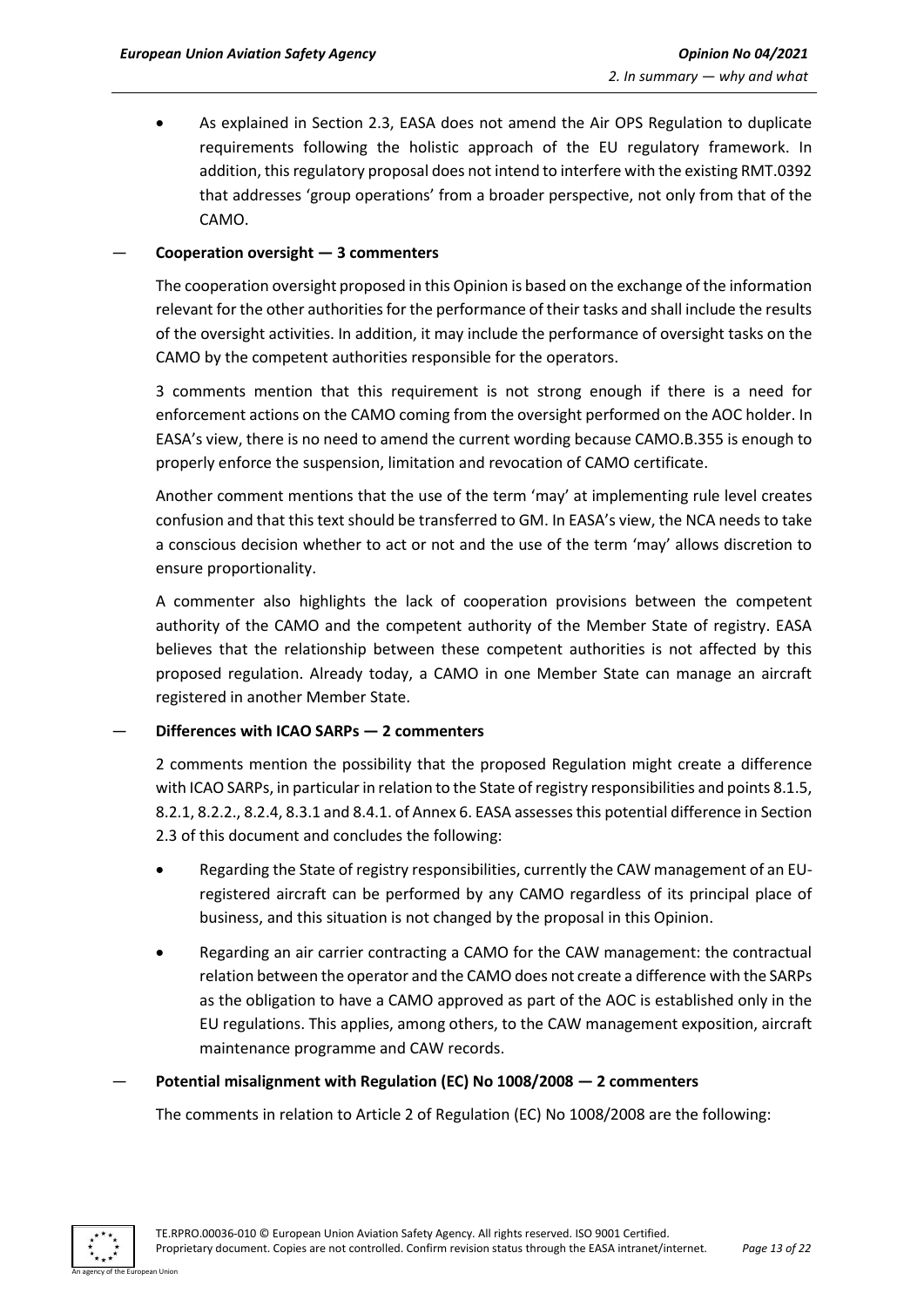- Allowing a licensed air carrier to contract a CAMO with a principal place of business that is not the same as that of the AOC holder concerned might be not in line with the definition of the principal place of business for a licensed air carrier.
- How a licensed air carrier that contracts the entire CAW function to an external CAMO has the professional ability to ensure the safety of operations.

EASA has assessed these comments as follows:

- Further to Article 2 of Regulation (EC) No 1008/2008, 'principal place of business' means the head office or registered office of a Community air carrier in the Member State within which the principal financial functions and operational control, including continued airworthiness management, of the Community air carrier are exercised. In accordance with the EASA understanding, the phrase 'including continued airworthiness management' can be interpreted in a broader way than only being approved as CAMO because the operator retains the ultimate responsibility of the CAW regardless of whether it is approved as CAMO or it contracts a CAMO.
- Article 2 of Regulation (EC) No 1008/2008 states that AOC means a certificate delivered to an undertaking confirming that the operator has the professional ability and organisation to ensure the safety of operations specified in the certificate, as provided in the relevant provisions of Community or national law, as applicable. In EASA's view, the phrase 'professional ability and organisation to ensure the safety of operations' for CAW means that the operator nominates qualified persons responsible for the management and supervision of CAW or for the CAW management contract (nomination is in ORO.AOC.135). To facilitate a harmonised implementation, EASA agrees to develop additional AMC and GM on the qualification requirements of the persons responsible for the CAW management contract.

As a conclusion, EASA is of the opinion that this regulatory proposal does not create any misalignment with Regulation (EC) No 1008/2008. To facilitate a harmonised implementation on qualification criteria of the persons nominated to monitor the CAW management contract, new AMC/GM will be developed.

— **Accountability and responsibility of the AOC holder for CAW tasks — 2 commenters**

The comments request the modification of the proposed regulation to make it clearer that the AOC holder, despite contracting a CAMO for the management of the CAW tasks, is accountable in the event of an aircraft accident involving technical causes and remains ultimately responsible for the airworthiness of the aircraft it operates. The contract with a CAMO transfers to that CAMO the responsibility for the continued management of the CAW tasks.

EASA confirms that the AOC holder always remains ultimately responsible for the CAW of the aircraft it operates, even if the AOC holder decides to contract the CAW management to a CAMO. But the operator is not any longer responsible for actually performing the CAW tasks, as this responsibility is transferred to the contracted CAMO. In short, both the AOC holder and the CAMO are responsible for CAW tasks, but the extent and the nature of their responsibilities will be different. Regarding the use of the word 'accountability', it should not be mixed up with liability. In the case of an accident, it is the court to decide who is liable and to what extent; this cannot be regulated in the CAW Regulation.

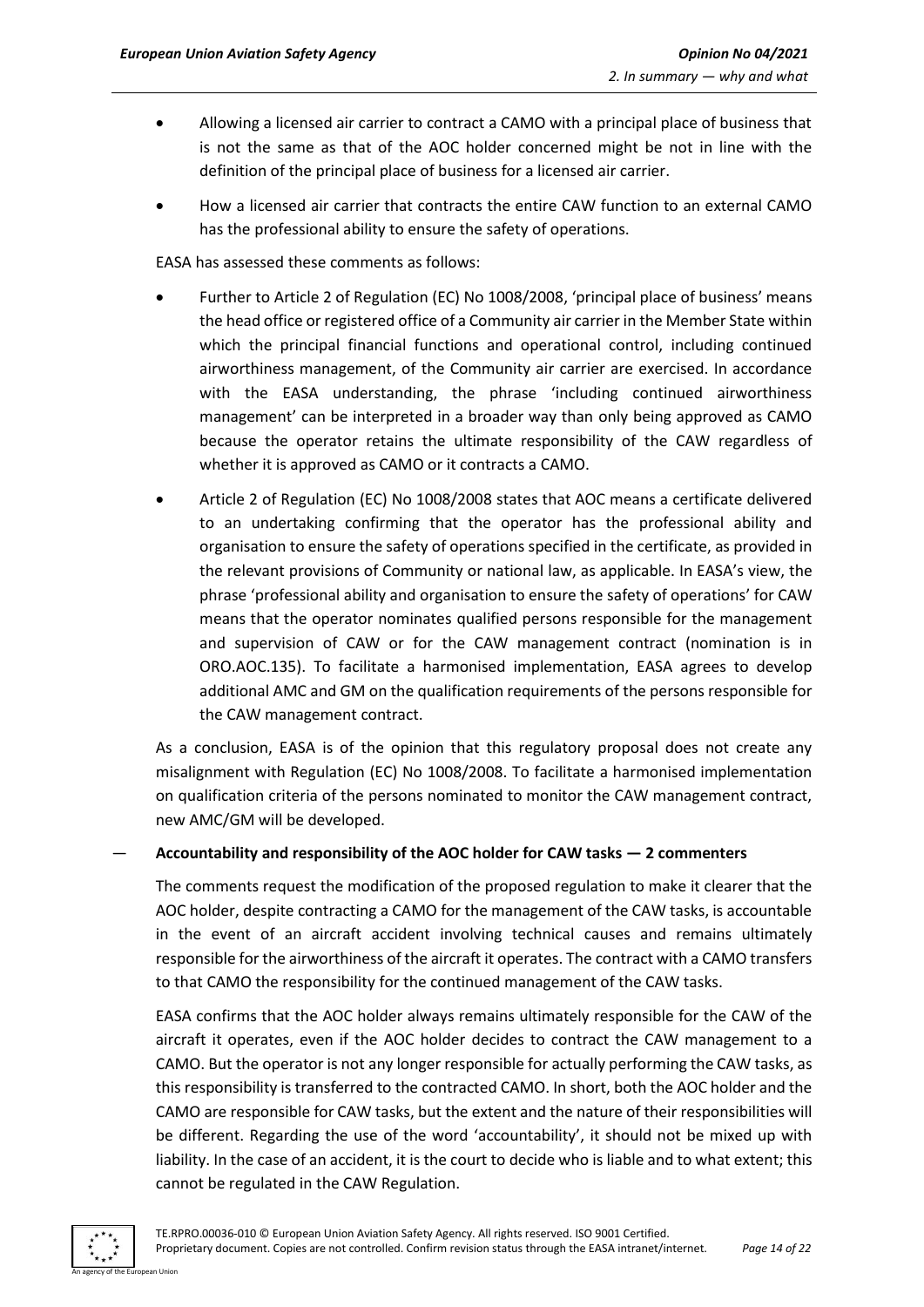EASA's view is that the current proposal is clear on this aspect. In any case, EASA will use the assessment of the received comments in the coming Decision.

#### — **Continuing airworthiness management contract — 3 commenters**

Some comments suggested improvements of the text that are accepted (such as the possibility to adapt the statement in point 4 of Appendix I to Part-M) and some others identified missing elements (for example, requirements in point M.A.301(f)). The main reason for not accepting the rest of the comments was that they are not correct (wrong interpretation or understanding of the regulation) or because the current regulation already covers them properly (for example, no need to include an additional 'owner' to the existing ones, as the context already identifies who has to take an action considering point M.A.201).

Other comments identified that some elements introduced in the CAW management contract, through points 7.2 and 7.3 of Appendix I to Part-M, also apply to contracts not concluded under point M.A.201(ea). For example, 'obtain the agreement from the operator before subcontracting continuing airworthiness tasks' or 'develop interface procedures with the CAMO to address the issue and renewal of the airworthiness review certificate' could also apply to contracts concluded by any operator (ATO, SPO, etc.) with a CAMO/CAO. EASA agrees on considering this assessment in the context of the activities of RMT.0735 'Regular update of the CAW Regulation'.

#### — **Principal place of business of the CAMO — 3 commenters**

EASA received 3 comments of a different nature around this topic:

- clarification on whether the CAMO has to be located in the same Member State where the AOC holder has its principal place of business;
- in one commenter's view, this regulatory proposal includes an unnecessary restriction to limit the location of the CAMO in a territory to which the Treaties apply because it is not imposed by the Basic Regulation and, in addition, EASA would be the competent authority if the CAMO is located outside the territory to which the Treaties apply; and
- clarification that the air carrier business grouping definition included in the GM does not prevent that the principal places of business of the different undertakings could be in the same Member State.

After assessing these comments, EASA clarified the wording in the proposed regulation and confirms that the CAMO can be located in any territory to which the Treaties apply irrespective of where the AOC holders' principal places of business are. In addition, the CAMO location limitation is not linked to which the competent authority is; it is intended to avoid a negative impact on the EU workforce based on some feedback collected earlier in the rulemaking process.

#### — **Update safety impact — 2 commenters**

The comments to include additional elements in the safety considerations are accepted. Please see Section 2.5.

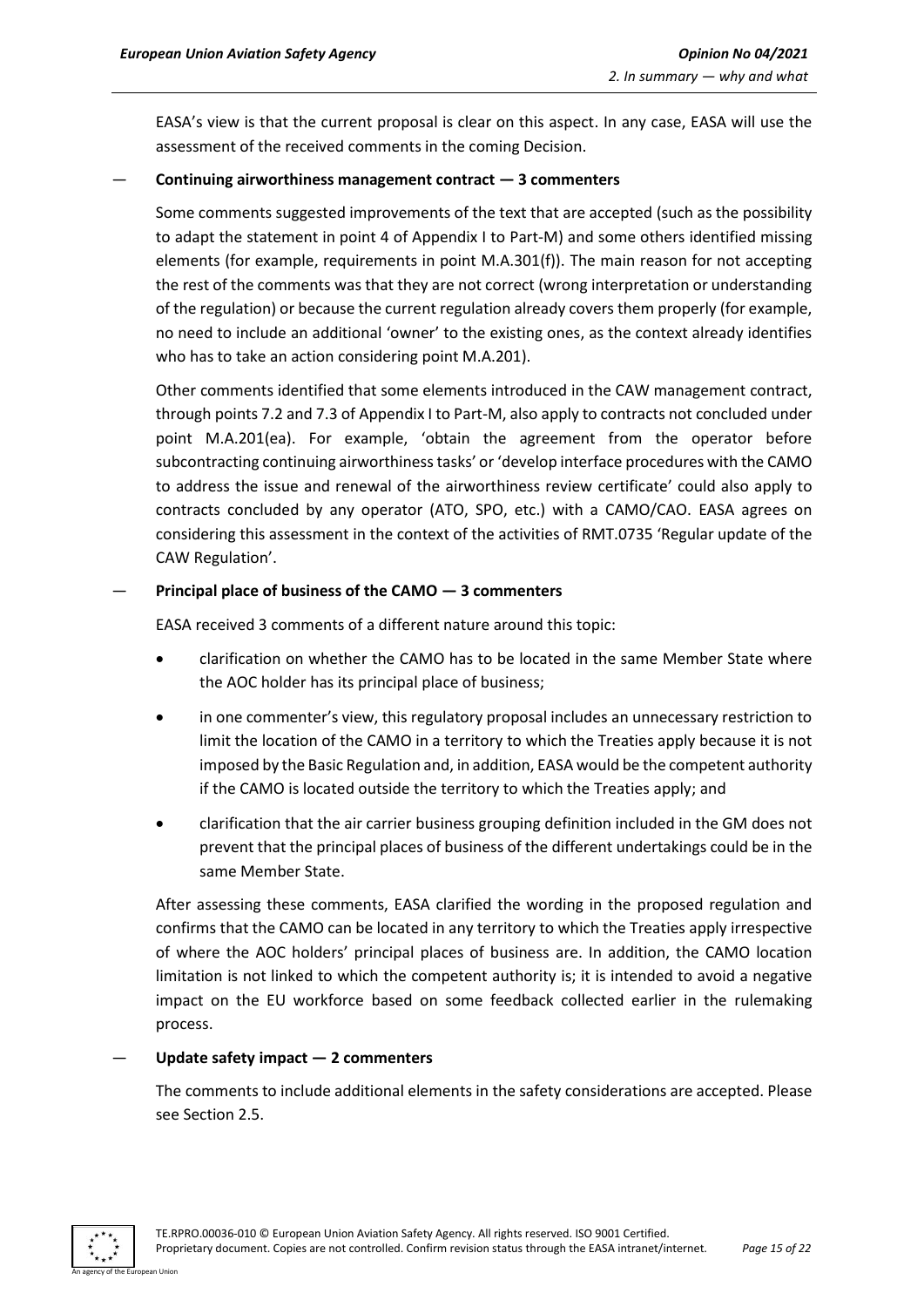#### — **Information security risks — 1 commenter**

One comment requests clarification on how the objectives of [Opinion No](https://www.easa.europa.eu/document-library/opinions/opinion-032021) 03/2021, which proposes a regulatory change to address information security risks, might have an influence in the current Opinion to both organisations and competent authorities. EASA confirms that this Opinion is in alignment with the concepts proposed through Opinion No 03/2021, in which point CAMO.A.200A and point ORO.GEN.200A require proper management of information security risks without imposing an integration of the information security management systems between CAMO and operators.

#### — **Diverse comments requesting additional clarification**

This subsection collects the assessment of several comments that cannot be classified in a single category. Some of them led to additional clarification of concepts included in the initial draft Opinion, such as addition of schematics to visualise the possible set-ups in an air carrier business grouping or to clarification that RMT.0209 (M.014) was not cancelled due to the concerns raised but due to deprioritisation needs.

Some other comments were not accepted for two reasons: misunderstandings of the proposal or, in a few cases, the feedback highlighted as problems introduced through this Opinion some concepts which have not been changed at all by this regulatory proposal. The most significant views under this category are:

- 1 commenter made several comments with the understanding that this Opinion is to allow for the contracting of several CAMOs for specialised tasks or fleets. The text has been reviewed to ensure that there is no room for misinterpretation. Indeed, this Opinion intends to allow the contract with one CAMO. Opening the contract of one AOC holder to several CAMOs would increase the complexity of the set-up and the harmonisation of the management systems.
- Through several comments some NCAs expressed their concerns about the following:
	- $\circ$  the State of registry might be impacted as regards the approval or delegation the approval of the aircraft maintenance programme;
	- o an appropriately approved CAMO managing the CAW of a specific aircraft which is registered in another Member State different from where the CAMO has its principal place of business, should not be allowed to issue the permit to fly to that aircraft;
	- o this Opinion will allow an approved organisation to assign the performance of the tasks to non-qualified personnel; and
	- o the current point CAMO.A.305(b)(1) ['(accountable manager) be the person appointed as accountable manager for the air carrier as required by point (a) of point ORO.GEN.210 of Annex III (Part-ORO) to Regulation (EU) No 965/2012;'] is inconsistent with the new proposed GM1 CAMO.A.305(b) ['When a CAMO is contracted in accordance with M.A.201(ea) by an operator or operators belonging to an air carrier business grouping but not to the same legal entity, the organisations (operators and CAMO) do not have to appoint the same accountable manager.'].

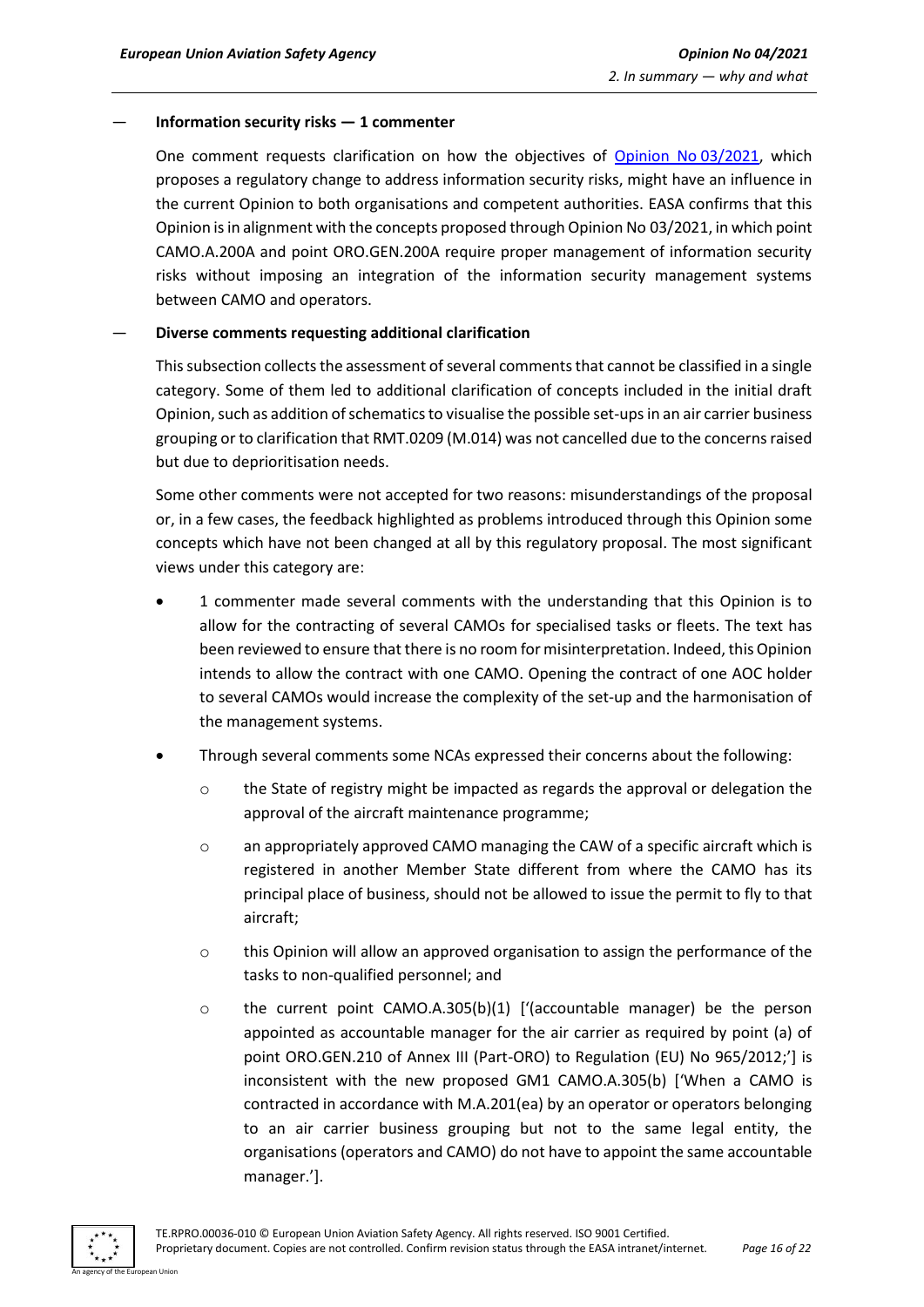After assessing these comments, EASA confirms that this proposal does not change the current principles:

- o This Opinion does not propose to amend the current situation regarding the approval of the aircraft maintenance programme.
- $\circ$  Any CAMO with the appropriately approved privileges can issue a permit to fly to any EU-registered aircraft. The location of the principal place of business of the CAMO plays no role in that respect.
- $\circ$  The CAMO personnel have to be qualified to perform its allocated tasks as in the current situation.
- $\circ$  Point CAMO.A.305(b)(1) only applies when the CAMO is also approved as an air carrier licensed in accordance with Regulation (EC) No 1008/2008, which is not the case of this proposal with the introduction of point M.A.201(ea). As a consequence, there is no need to amend this point in the regulation.

Finally, in one commenter's view, the current amendment to CAMO.A.105, on the determination of the competent authority, should be deleted as it is not linked to this rulemaking activity. EASA confirms that, apart from determining which the competent authority of the CAMO would be with the introduction of M.A.201(ea), the technical discussion under the present RMT does not affect which the competent authority is. On the other hand, the current regulation does not cover properly the EU Member States' responsibilities under the Chicago Convention, which is a topic of more general nature than the purely technical discussion in the context of the activities of this RMT. Considering this, the regulatory proposal from Opinion No 04/2020 (embodiment of safety management system (SMS) requirements into Part-145 and Part 21) and that no additional discussion is needed on this point, EASA believes that using this Opinion to introduce this amendment is more beneficial than waiting for another opportunity.

#### — **Development of additional AMC and GM**

One third of the received comments are linked to the draft AMC and GM, in particular asking for additional material linked to the harmonisation of the management systems. These comments have helped in the identification of additional needs. These comments will be addressed in more detail when the Agency issues the AMC and GM related to the regulatory proposals in this Opinion.

#### <span id="page-16-0"></span>**2.5. What are the expected benefits and drawbacks of the proposed amendments**

The expected benefits and drawbacks of the new option included in M.A.201(ea) are:

Safety considerations

Overall, the proposal has a positive impact on safety as:

• there will be a simpler set-up and clearer organisational accountability and responsibility (with no need of extensive subcontracting among CAMOs within the same air carrier business grouping);

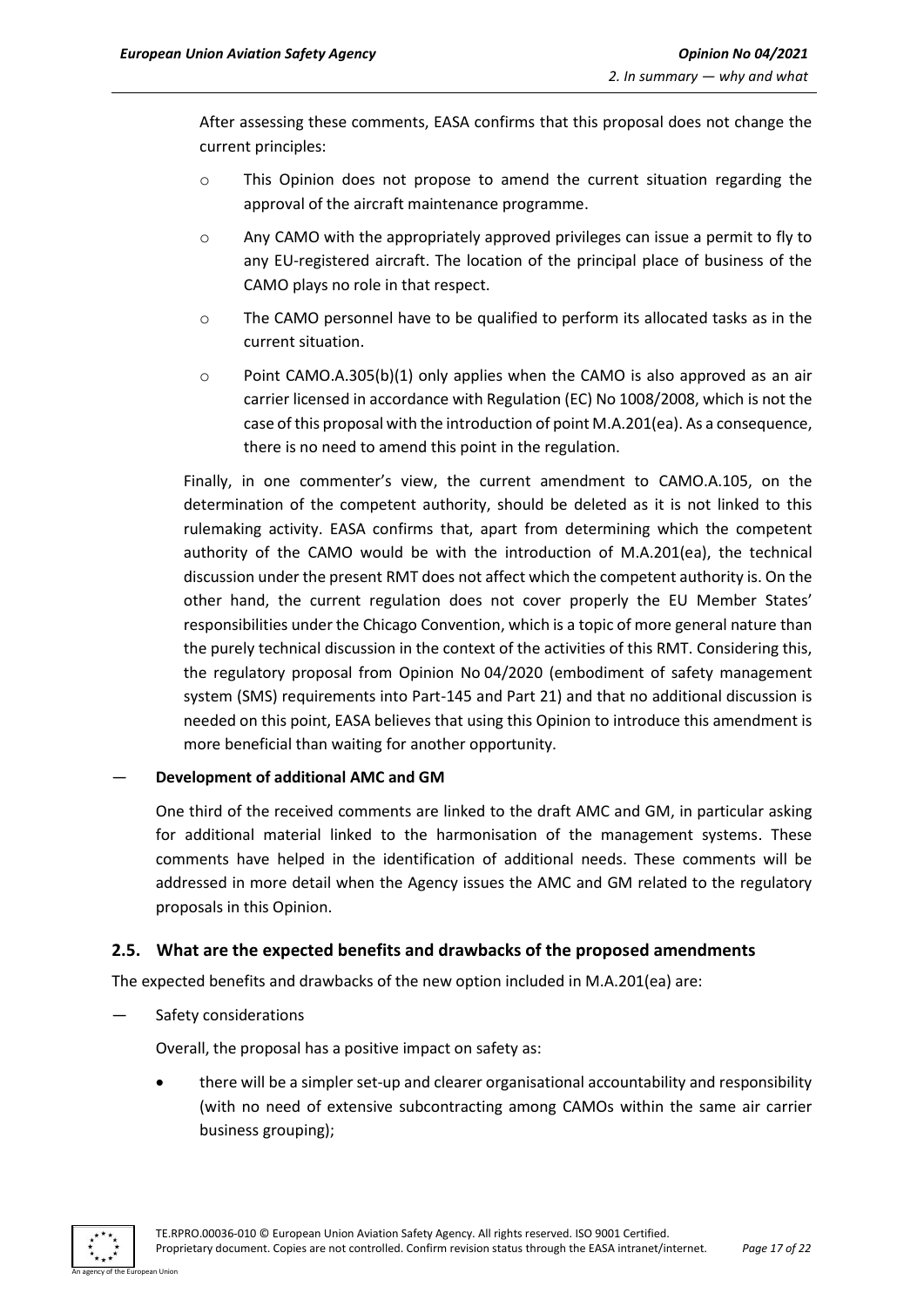- there will be fewer human factors (HF)-related errors due to lower complexity within the CAMO and its interfaces. The CAMO plays a decisive role by providing and processing all maintenance data;
- there will be more flexibility to specialise the available resources, which would enhance the qualification; for example, staff of each former CAMO in the grouping could be specialised in one or a few certain aircraft types;
- the improved transparency, visibility and information exchange will allow for the better management of the fleet based on a bigger data set of information;
- the requirements regarding the contracting of the management of CAW tasks are improved, considering the updated obligations of the operator concerned and the CAMO; and
- the provisions in the contract of CAW tasks allow to promptly inform the NCAs in case of a non-conformity with the contract.

The following drawbacks and its mitigating measures are described below:

- Potential difficulties of communication between organisations, in particular when comparing with the current system in which the operator and the CAMO are the same entity. This is mitigated with an efficient harmonisation of the organisations' management systems, which in particular ensure, through the contract in Annex I (and related training), the necessary interfaces and lines of communication between the operator concerned and the CAMO. Besides, it is also expected that the affiliation of the CAMO to the business grouping along with standards/protocols that the business grouping may adopt within that group will create communication conditions, close to those where the CAMO and the AOC are one entity.
- When performing the oversight of the organisations, in particular regarding the assessment of the harmonisation of management systems between the AOC holder and the contracted CAMO, there is an additional complexity because different NCAs shall exchange information. This is mitigated by defining clear responsibilities of the involved NCAs and by enhancing the collaboration among the different NCAs as described in the oversight principles of the proposal.

— Economic considerations

Overall, the proposal has a positive economic impact. It will allow for more flexibility, supporting the development of CAW management as a distinct 'business' also in the air carriers' sector.

Due to their own specificities, the economic considerations are shown below according to the stakeholder group affected.

Air carrier business grouping

- Increased fleet agility (reduced transfer cost of aircraft between AOC holders of the same grouping because the CAW tasks are managed by the same CAMO);
- 20-30 % efficiency gain in CAW management when a CAMO is contracted for all EU air carrier business groupings (based on the estimation from the air carrier business groupings):

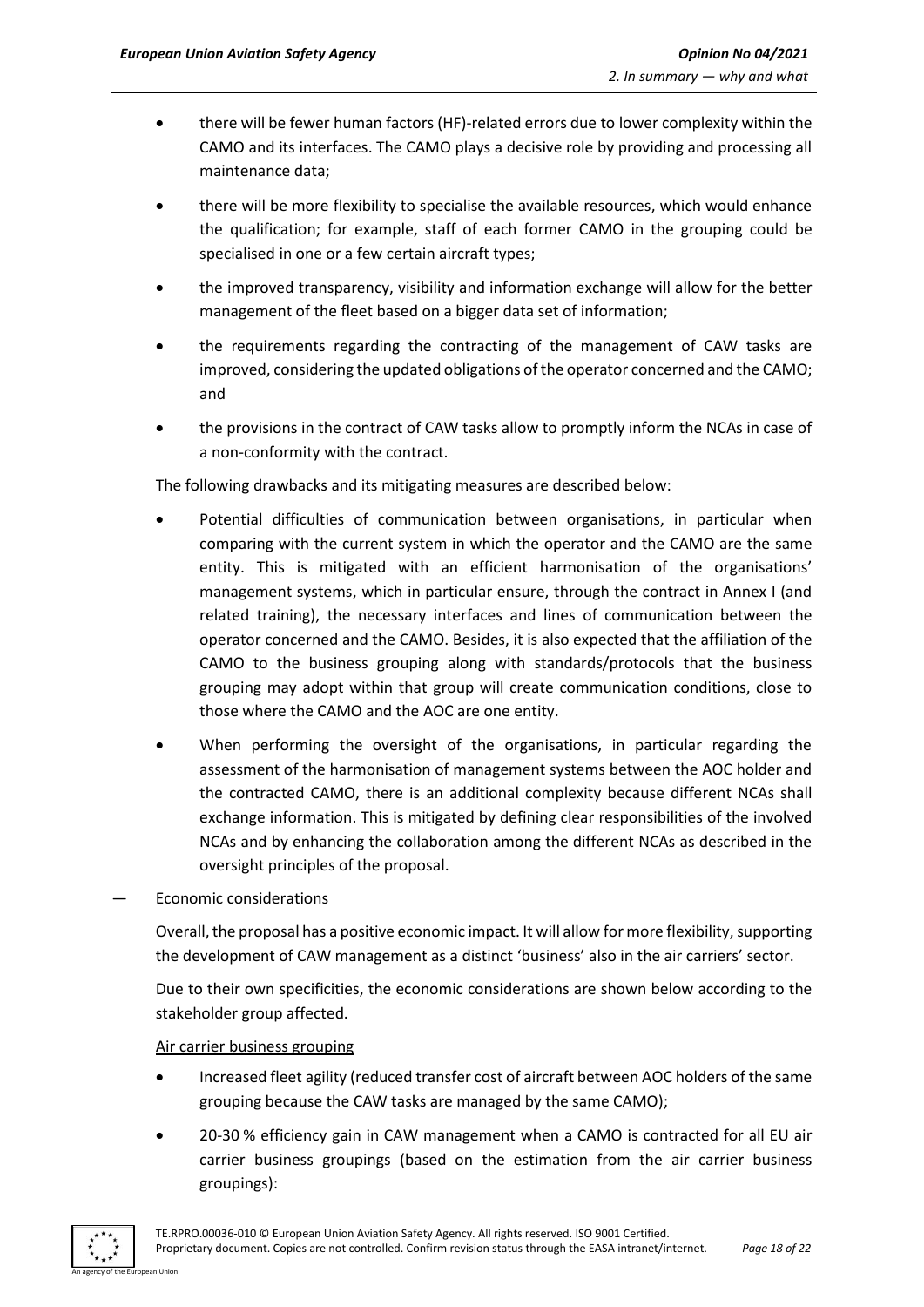- Fewer CAW tasks during the transfer of aircraft between air carrier business grouping operators because the aircraft is not transferred between different CAMOs, its CAW remains managed by the same CAMO (as reported by one grouping, EUR 0,5 million saved per aircraft). In particular, it would provide a seamless, common CAW platform allowing the use of the same database.
- Faster turn-time for aircraft transfer between AOCs holders with capacity gains of 2-3 days and fewer reserve aircraft (typically 5 % of a fleet).
- One set of documents for CAW management (aircraft maintenance programme including reliability, interoperable aircraft tech log system, service bulletin evaluation, CAW management exposition, templates, etc.).
- Less duplication of engineering tasks and possibility to specialise the available resources;
- No duplication of structures and infrastructure;
- Avoidance of different interpretations across the NCAs of the different CAMOs that may lead to less efficiency;
- A single interface between CAMO and NCA for CAW matters;
- Level playing field in global competition compared to less restrictive regulatory frameworks for some non-EU air carriers;
- Benefits for the one CAMO in relation to the number of aircraft types managed by the grouping (e.g. different aircraft types across operators of the same grouping);
- Reduction of labour cost in some cases for some duplicated functions, in particular for highly qualified staff, i.e. a fleet engineer needed instead of airworthiness manager.
- The influence of the one CAMO costs will depend on in which country it is located (labour cost might be higher/lower consequently).
- Proportionate impact on the contract in the case of an identified non-conformity, which includes an assessment of the nature of the non-conformity. This will avoid null contracts with minor non-conformities and the consequent negative economic impact. This applies not only to air carrier business grouping but also to any operator that contracts a CAMO.

**Remark**: The elements highlighted above would affect air carrier business groupings. No direct negative/positive impacts are expected for air carrier operators that are not part of a grouping or, although part of a grouping, not using the proposed regulation.

#### Competent authorities

— For a competent authority that currently oversees several CAMOs within the same air carrier business grouping in that Member State, there would be overall a positive benefit in terms of fewer duplications. If the comparison is with air carriers located in different Member States contracting one CAMO within the business grouping, the oversight of that CAMO would require more workload compared to auditing a CAMO for a single carrier. In addition, an increase in exchange of information with other competent authorities is expected.

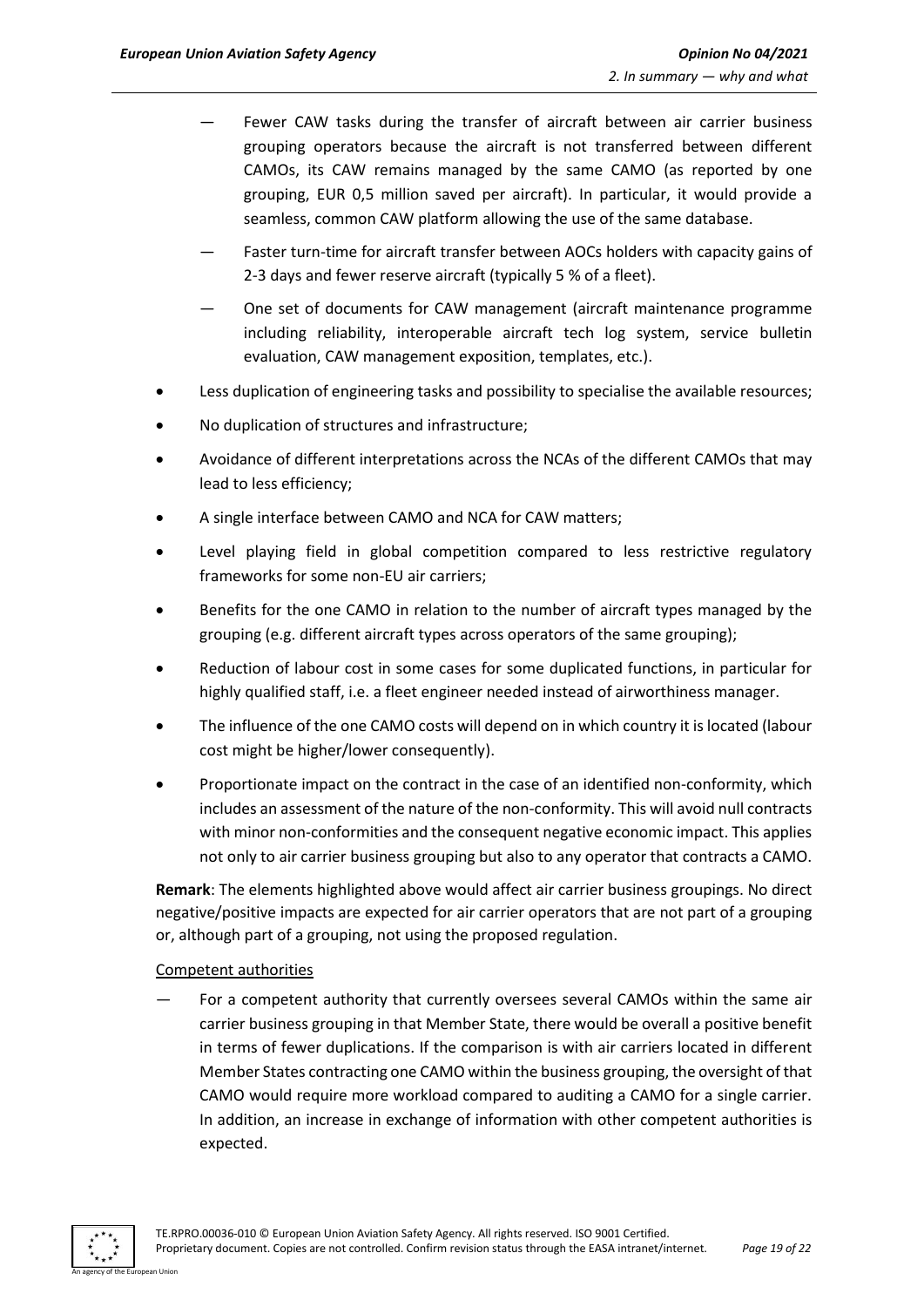- In some cases, depending on the national fees and charges scheme, for some authorities that will oversee a CAMO within the air carrier business grouping, there might be a negative impact in terms of loss of income coming from fees and charges.
- Social considerations

#### Air carrier business grouping

- The proposed set-up may imply a transfer of posts from the currently duplicated tasks in the multiple CAMOs to the future CAMO that will need to address a higher workload. Another possibility would be for staff to be reallocated to other AOC holder tasks such as the control of the arrangement implementation with the CAMO. In some cases, a low job consolidation could take place due to reduction of management effort needed.
- Improvement of working conditions expected due to the reduction of the complexity caused by the subcontracting set-up.

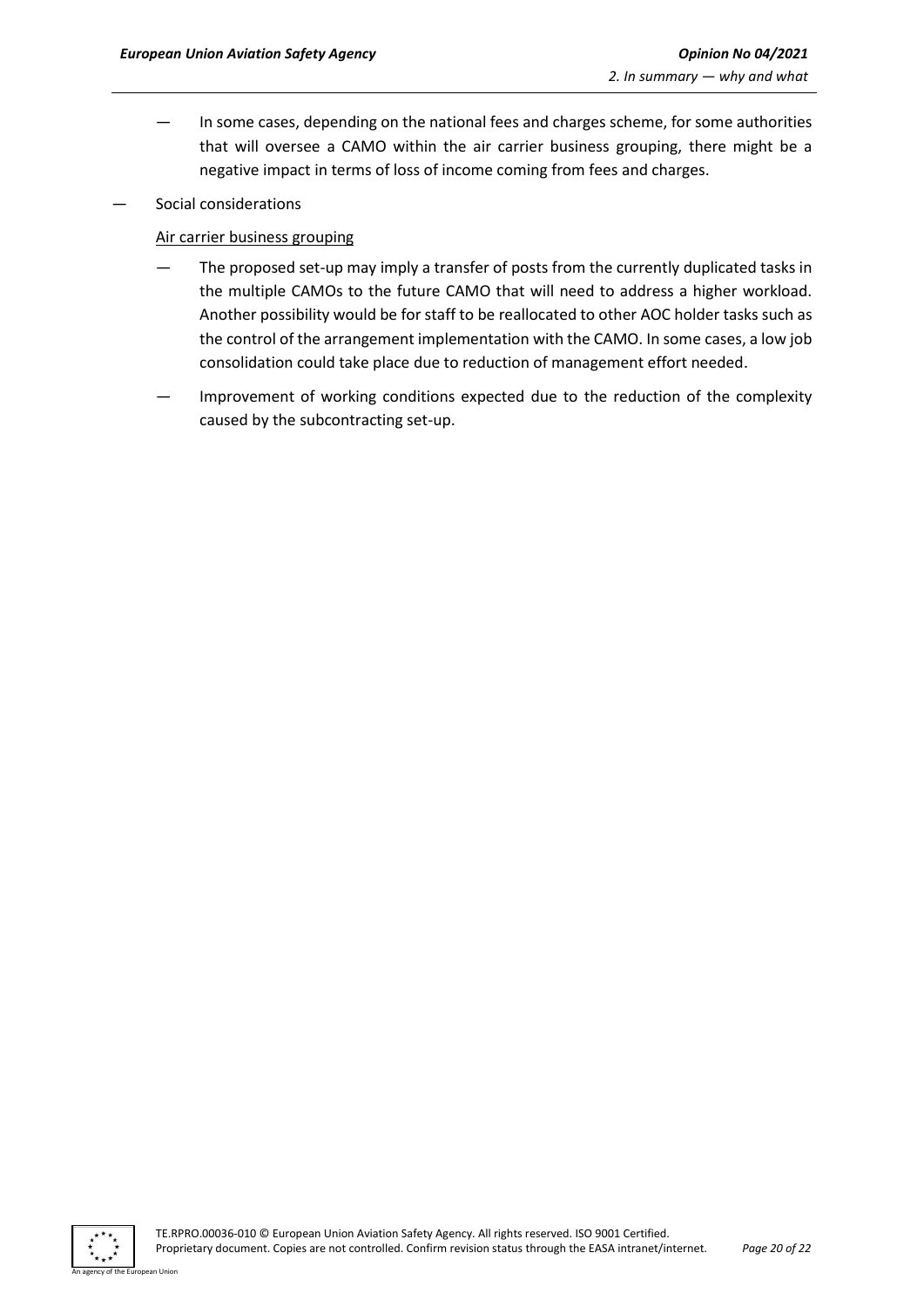## <span id="page-20-0"></span>**3. How we monitor and evaluate the proposed amendments**

Monitoring is a continuous and systematic process of data collection and analysis about the implementation/application of a rule/activity. It generates factual information for future possible evaluations and impact assessments; it also helps to identify actual implementation problems. The proposal on the indicators to be checked is as follows:

| What to monitor       | How to monitor      | Who should monitor | How often to monitor    |
|-----------------------|---------------------|--------------------|-------------------------|
| Questions/issues      | Number of           | EASA/NCAs          | On a recurrent basis,   |
| about the             | questions/issues    |                    | e.g. once every 2 years |
| understanding and     | raised              | P&CA TeB           |                         |
| implementation of 'a  |                     |                    |                         |
| CAMO for a single air |                     | <b>EM.TEC</b>      |                         |
| carrier business      |                     |                    |                         |
| grouping'             |                     |                    |                         |
| Number of CAMOs       | Surveys to the NCAs | EASA               | On a recurrent basis,   |
| and AOC holders using |                     |                    | e.g. once every 2 years |
| the new M.A.201(ea)   |                     |                    |                         |

Cologne, 15 September 2021

Patrick KY Executive Director



n Hoio